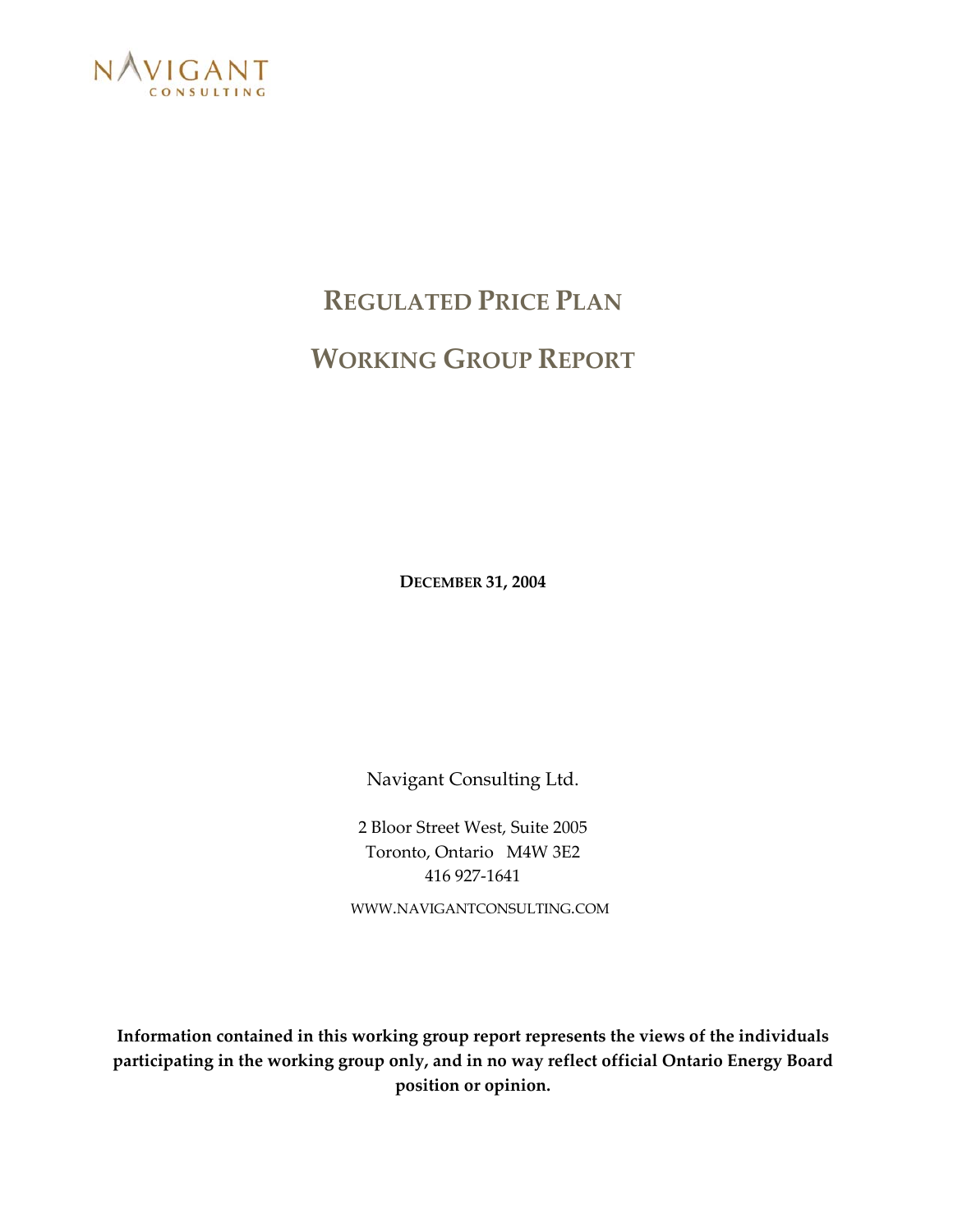

#### TABLE OF CONTENTS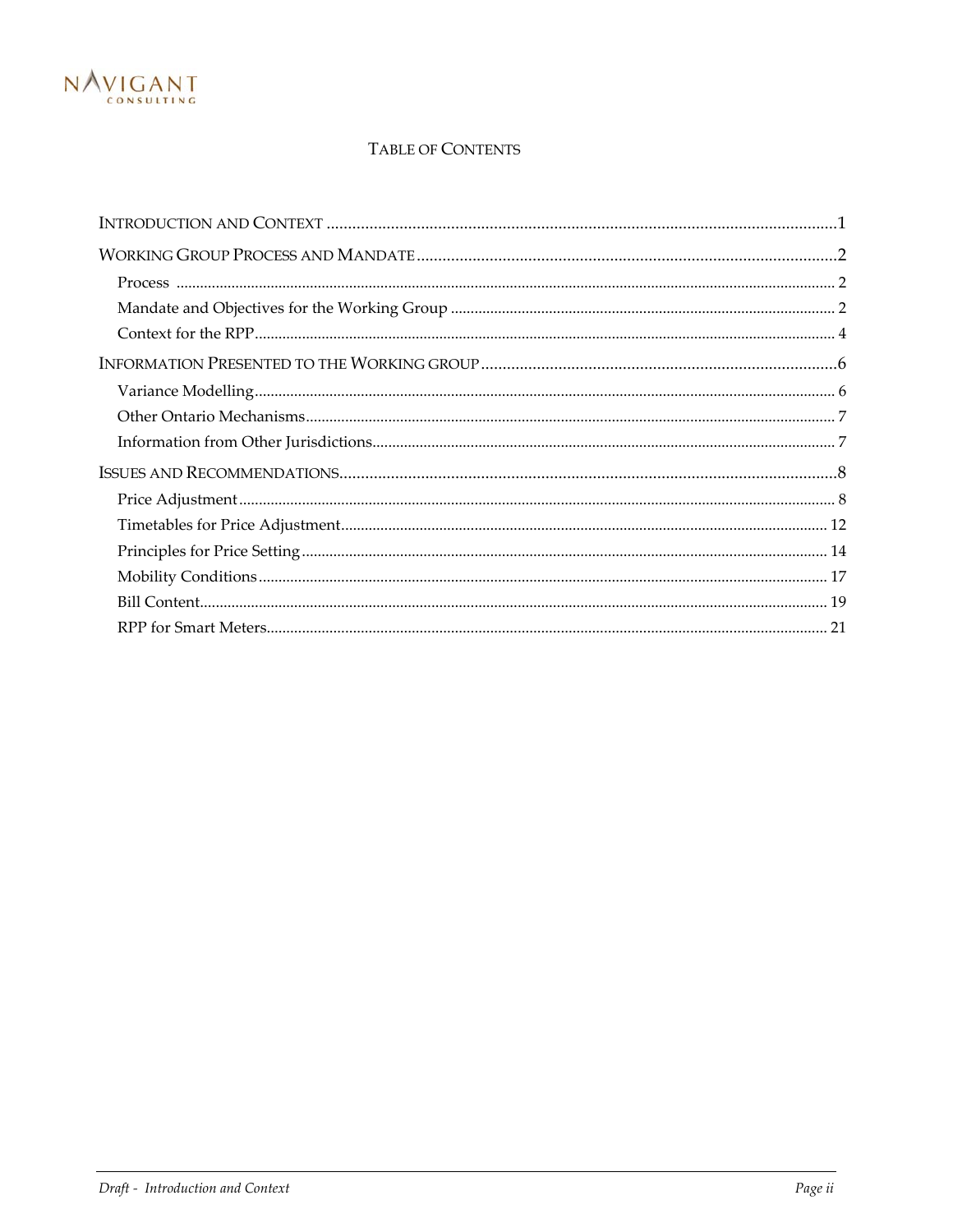## <span id="page-2-0"></span>**INTRODUCTION AND CONTEXT**

The Government of Ontario has decided to implement a hybrid market for electricity, with some supply procured and priced under contract and some procured and priced in the open market. As an interim step towards this hybrid market, the Government fixed a two-tier price for low volume and designated customers. At the same time, Bill 4 returned the authority to the Ontario Energy Board (OEB) to have a plan in place to set such prices by May 1, 2005. The prices will be for supply to eligible customers who will be identified in a future government regulation , and over time are to reflect the cost of supply.

The method for setting prices for these customers is called the Regulated Price Plan (RPP).

The Government has also announced that it will require installation of "smart meters" over the next six years. Smart meters are capable of recording electricity usage according to its time of use. This capability enables customers to be charged electricity prices varying within a day and across seasons. Since the cost of electricity also varies across a day and the seasons, such meters allow electricity prices to track costs more closely. To be an effective tool, the meters must be coupled with prices that change as electricity costs change. The advent of such smart meters therefore could occasion a different approach to the RPP.

To obtain industry stakeholder input in the RPP design process, the OEB held an open stakeholder consultation on September 10 and invited participation in a working group. The working group was invited to help the OEB to structure the RPP. The OEB has engaged Navigant Consulting, Inc ("Navigant Consulting") to help with the RPP design. Part of that engagement was to assist the working group in structuring the RPP.

The working group's recommendations will be made to Board staff. Board staff will then draft recommendations to the Board, taking into account the advice of the working group. The Board will then hold a workshop to obtain further stakeholder input, which will ultimately conclude with an RPP approved by the Board.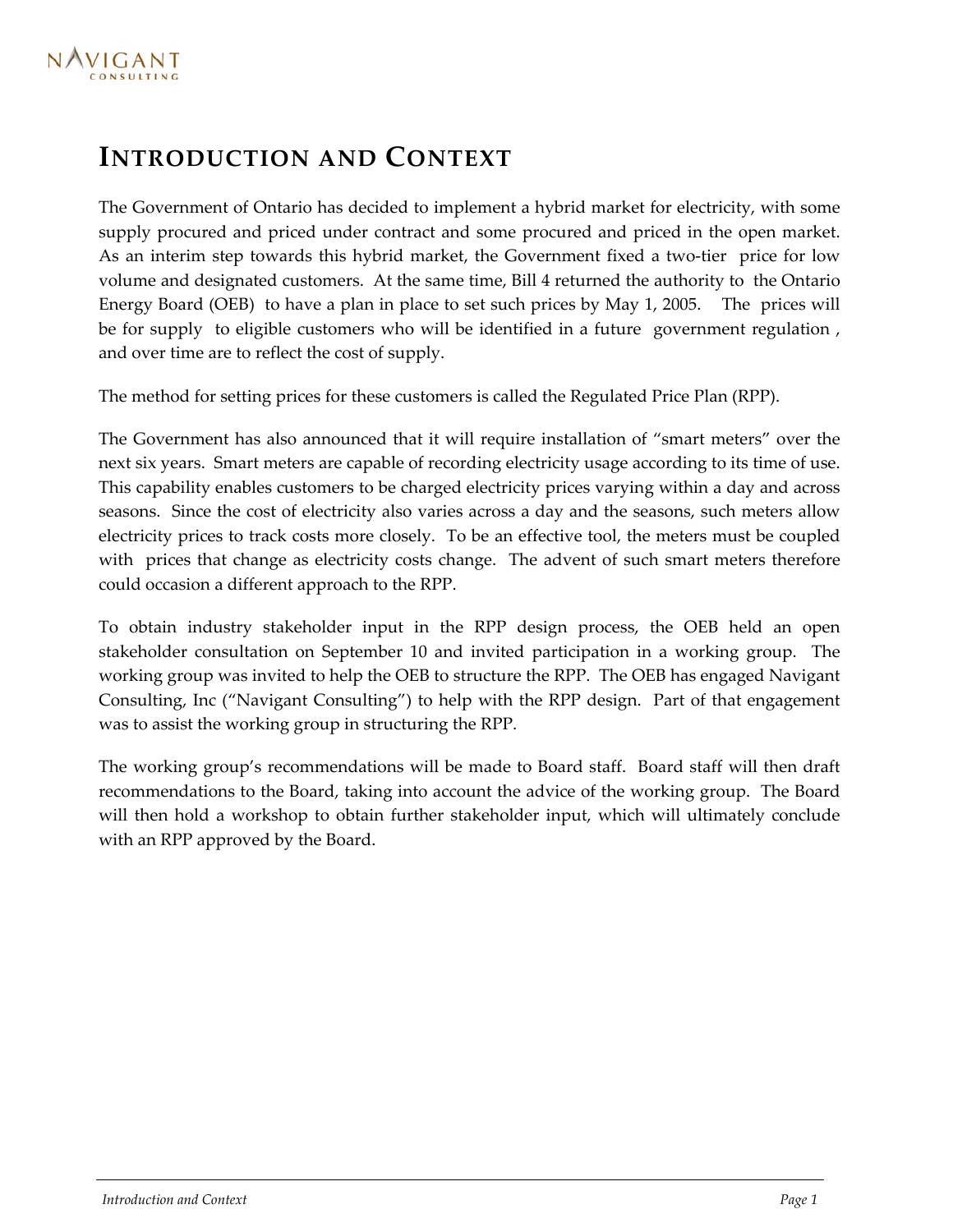## <span id="page-3-0"></span>**WORKING GROUP PROCESS AND MANDATE**

### **Process**

The working group held seven meetings, with Navigant Consulting as the meeting chairs. Meeting notes of all meetings and all presentations made to the working group are posted on the OEB website.

For its recommendations, the working group tried to achieve substantial consensus where possible. In general, substantial consensus meant that no more than two working group members dissented from a recommendation. Dissenting members could record their concerns in the meeting notes and in this report. With respect to some issues, the working group was close to evenly split. In that case, the recommendation recorded in this report represents only a majority of the working group. All such cases are clearly identified in the report.

All recommendations identified with a asterisk (\*) were unanimous. All other recommendations represent substantial consensus unless the text indicates otherwise.

Over its first two meetings, the working group had time for extensive discussions of the objectives and the tools available. These discussions helped distill views among the working group members with respect to possible configurations of designs for the RPP. Drawing on these indications, Navigant Consulting created a series of strawmen for successive meetings. Each strawman was designed to generate discussion among the working group members to foster convergence on a consensus, where possible. The strawmen were organized around the key elements necessary to achieve the objectives.

This report describes the issues facing the working group and some of its considerations in reaching a decision on a recommendation, including alternatives considered and rationale for the choices made. The report also records opinions from working group members that differ from the opinion represented by the decision.

## **Mandate and Objectives for the Working Group**

At its first meeting, the working group discussed and accepted the basics of its assignment: its overall mission statement, the objectives it needed to meet with respect to the design of the RPP, and the tools it had available to accomplish those tasks. Board staff identified some potential issues as outside of the working group's scope.

The working group agreed that its mandate is to: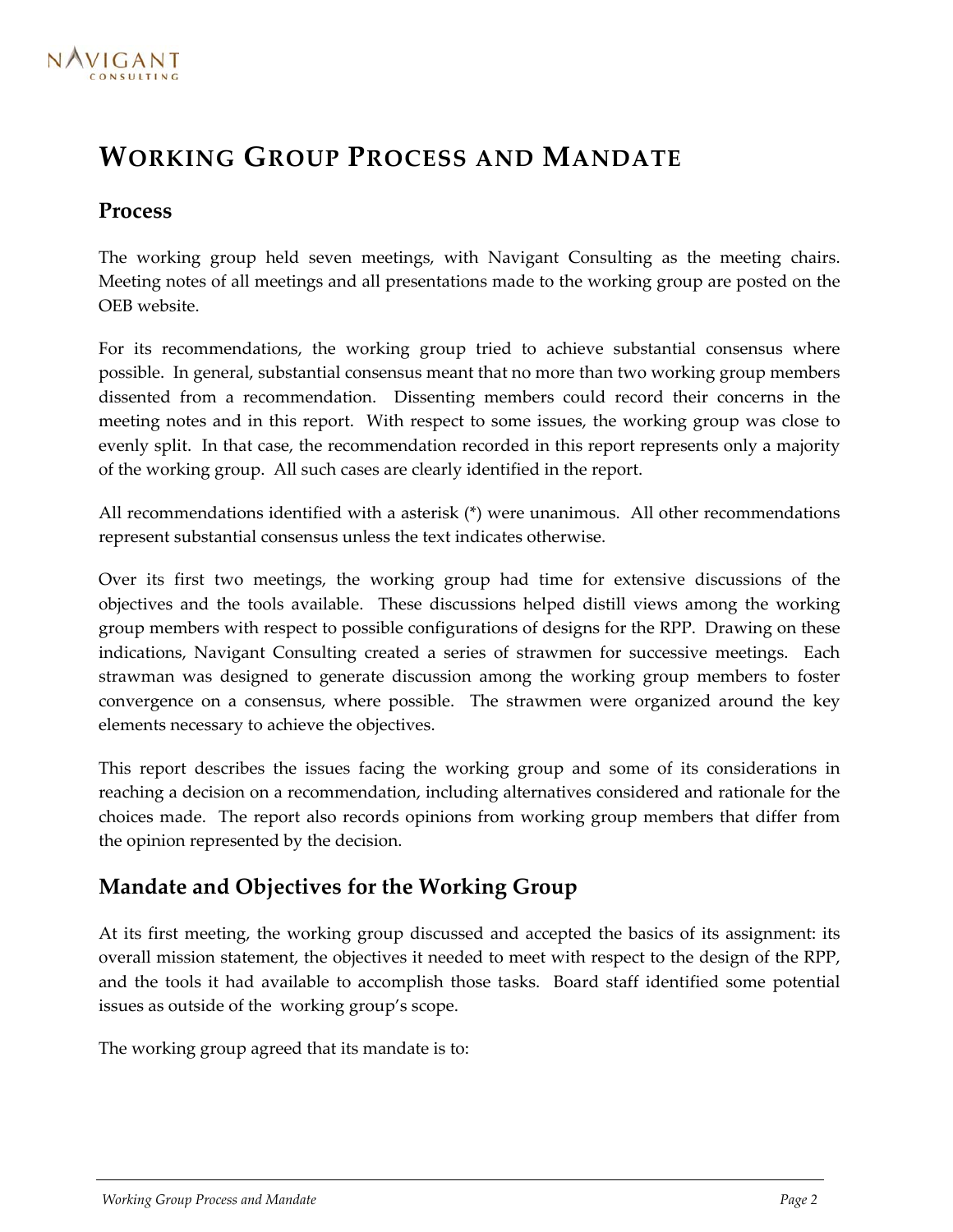*Develop an RPP for consideration by the Board that satisfies the objectives as well as possible.*

This mandate, by its nature, recognizes the potential for conflicts among the objectives.

[Figure 1](#page-4-0) below illustrates the objectives accepted by the working group as those it was expected to meet and the tools it had to work with. It also indicates some issues that Board staff said were outside of the working group's scope.

<span id="page-4-0"></span>



During its first two meetings, the working group considered these objectives and tools, added to the list proposed by Navigant Consulting and Board staff, and looked to define them more clearly. For example, the working group wrestled with how to define price stability. Perfectly stable prices are frozen, which means they cannot reflect changing cost conditions. Completely unstable prices would change every hour in a year. The working group agreed that the desired degree of price stability lies somewhere between these two extremes, and that trying to define it too carefully would simply divert the group's attention from more important issues. The group therefore did not agree on formal definitions of the objectives, though after the discussions the members had a more clear understanding of what the dimensions might be.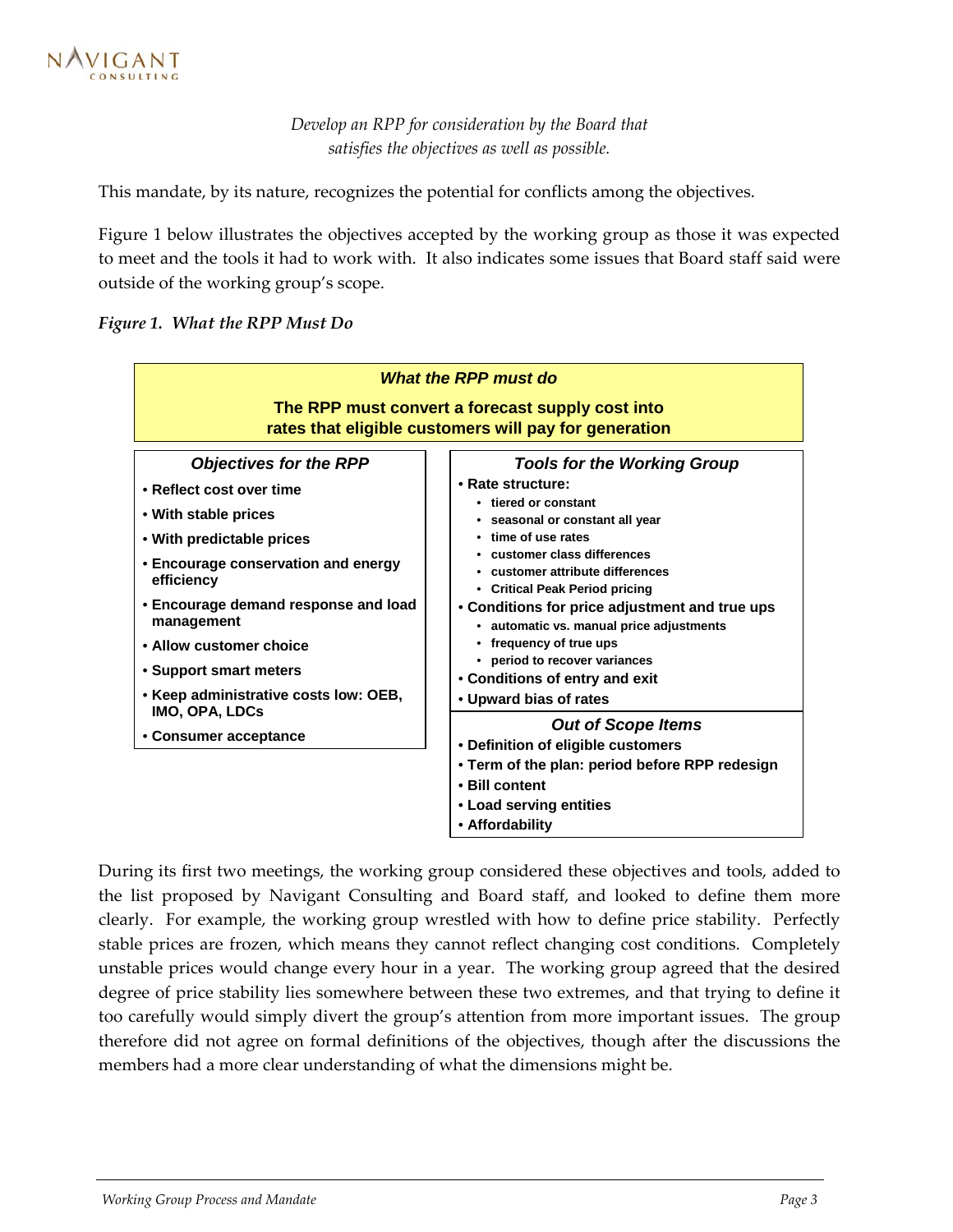<span id="page-5-0"></span>In these meetings, the working group also explored the possible conflicts between objectives and what tradeoffs might be necessary as a result. The main conflicts identified were between cost reflectivity and price stability and predictability. Other objectives could also conflict such as price stability and encouraging conservation.

Also during the first two meetings, the working group explored the limits of the items that Board staff initially identified as being out of its scope. The group had some concerns about exclusion of certain considerations. Ultimately, the group addressed one of the issues initially identified as out of scope, that of bill content and presentation. Board staff continued to discuss these issues with the Ministry of Energy while the working group was meeting.

The working group expressed its concerns with respect to the difficulty of designing an RPP without firm information on customer eligibility. Without knowing customer class eligibility, the analysis could not know the number or total demand of the RPP customers, their load shapes, and the size of the associated variances. Also, some design features such as tiers may have differential impacts across customer classes. To move forward the working group generally used as a working assumption that residential and 'small volume' commercial class customers (currently defined as less then 250,000 kWh/yr) would be the only groups eligible for RPP. Some of the working group discussions also considered possible impacts of broader customer eligibility.

## **Context for the RPP**

For the basic task of converting a forecast RPP supply cost into prices for eligible customers, Navigant Consulting produced Figure 2, which shows the relationship of the important factors in RPP supply. Supply for the [eligible c](#page-6-0)ustomers will come from three streams, with varying degrees of price certainty. The RPP then converts the costs of those streams, which together make up the RPP supply cost, into a price that customers will pay for generation. The price will be fixed, creating a variance between the actual costs and what customers have paid; that variance will be held by the OPA in a variance account. The RPP must also, therefore, ensure that the variance account is trued up over time to ensure that the RPP price reflects, over time, the cost of the electricity RPP customers use.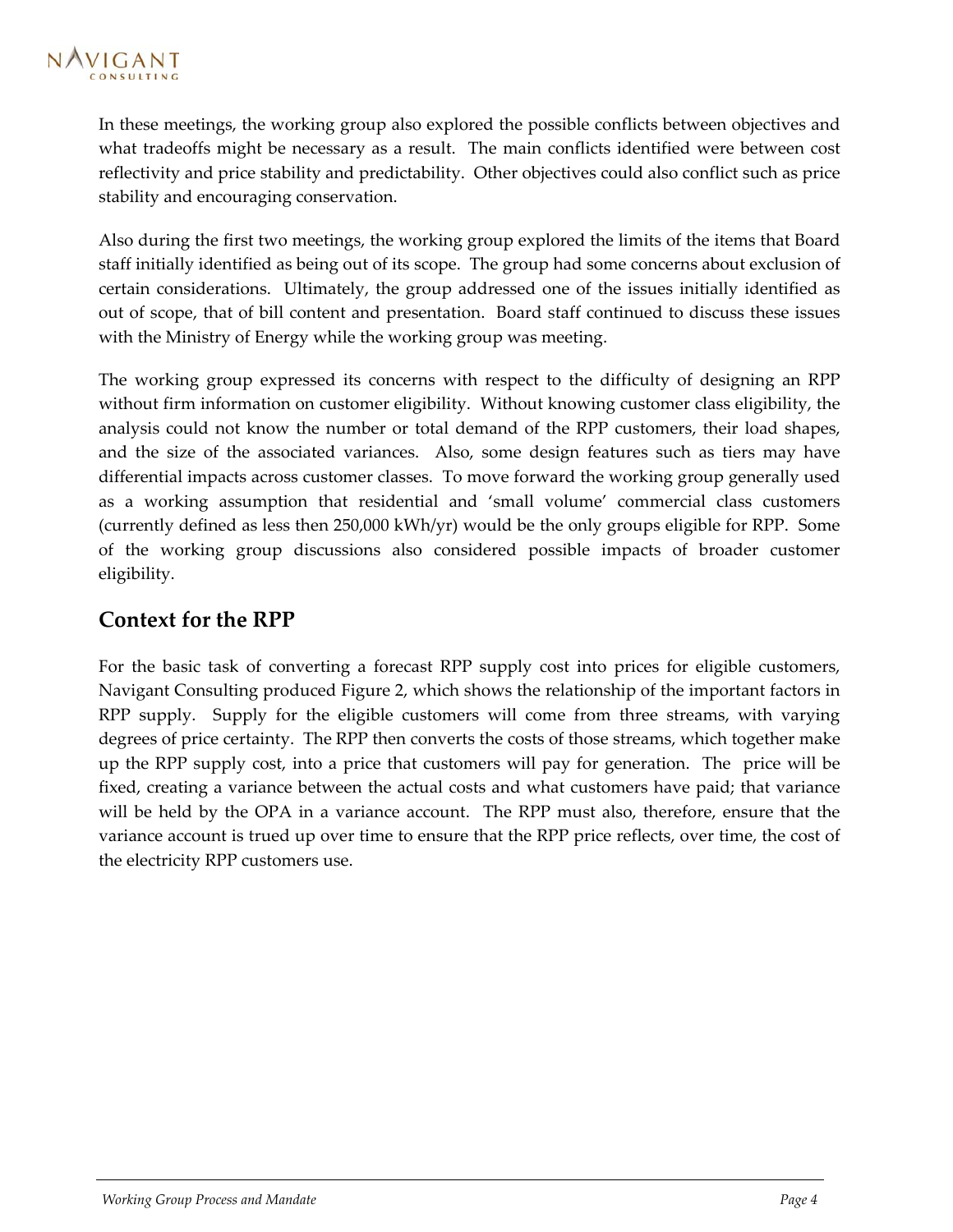

<span id="page-6-0"></span>*Figure 2: Diagram of the RPP Context* 



This diagram illustrated that the RPP will specify processes only for the right hand side of the diagram; that is, setting the retail price for the eligible customers only. Processes for setting the prices for the three streams of generation, for paying generators, and for creating and maintaining the RPP variance account will be specified in other ways. The RPP is concerned only with the shaded blocks in this diagram.

Several working group members identified that the above diagram is a collapsed representation of the expected market operation. They pointed out that the RPP supply cost consists of two distinct components: the forecast market price for generation and the Global Adjustment, which captures the difference between the market prices and the costs for regulated generation, Ontario Power Authority (OPA) fees and charges associated with NUGs and other contracted generation.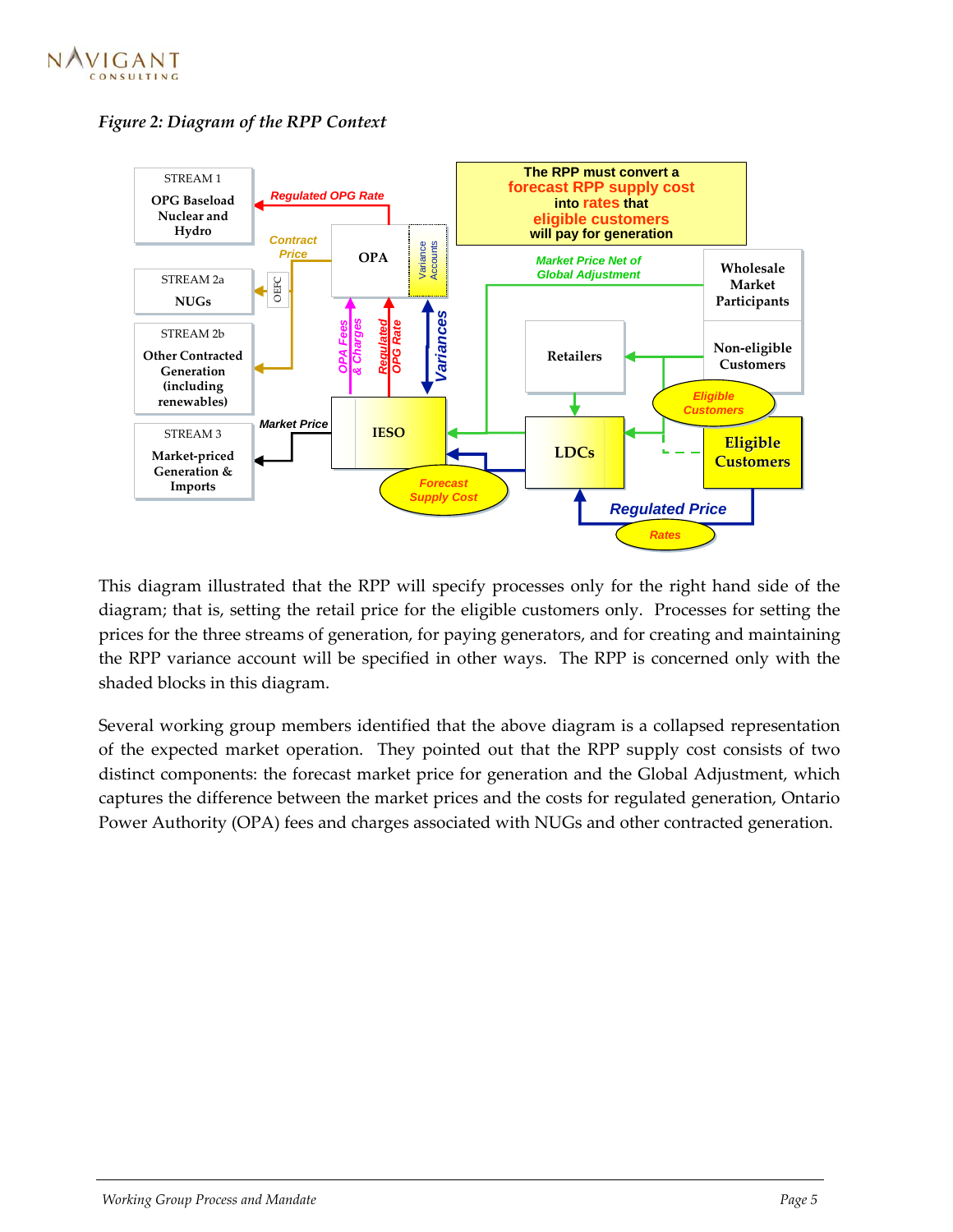## <span id="page-7-0"></span>**INFORMATION PRESENTED TO THE WORKING GROUP**

## **Variance Modelling**

The working group identified that its decisions might depend on the possible size of the accumulated RPP variances. If the variance is likely to be low, cost reflectivity could be achieved with less frequent true-ups and therefore more stable prices. On the other hand, if the variances were likely to become large, true-ups might need to be more frequent. Some members of the working group were also concerned with the possibility of a sudden large increase in electricity prices as a result of the need to recover a large variance and the resulting bill impacts.

To help in this discussion, Navigant Consulting created some models of variance accumulation. The models use econometric and statistical techniques to simulate the factors that are likely to cause variance in the RPP supply cost. These techniques allowed identification of variance paths representing different levels of cumulative probability.

One conclusion from these quantitative exercises was that unfavorable variances (that is, variances that customers will have to pay) are more likely than favorable variances. This is due to asymmetries both in the probability distribution of price and of other conditions affecting RPP supply cost, particularly generation availability.

A second conclusion was that the actual market performance would have to deviate from expected performance by a wide margin to create a very large variance. The Navigant Consulting estimates showed that the chances were about 10% of having a cumulative variance of \$140 million (about \$35 per customer) or more in a single year. And, in general, the factors causing a bad year at one time will change, so that conditions are not highly likely to produce a string of bad years leading ultimately to a very high variance.

Using this methodology, Navigant Consulting produced estimates of variances representing the  $10<sup>th</sup>$ ,  $25<sup>th</sup>$ ,  $50<sup>th</sup>$ ,  $75<sup>th</sup>$ , and  $90<sup>th</sup>$  percentiles of the distribution of variances over a test period from 2005 to 2008.

Once the working group began to consider strawmen, Navigant Consulting applied the simulated variances to each of the strawmen. These applications showed the effects of the differential treatment under the strawmen on price, the size of price changes, and the size of the accumulated variance.

The results of the variance modeling were helpful to the working group in making their ultimate decisions.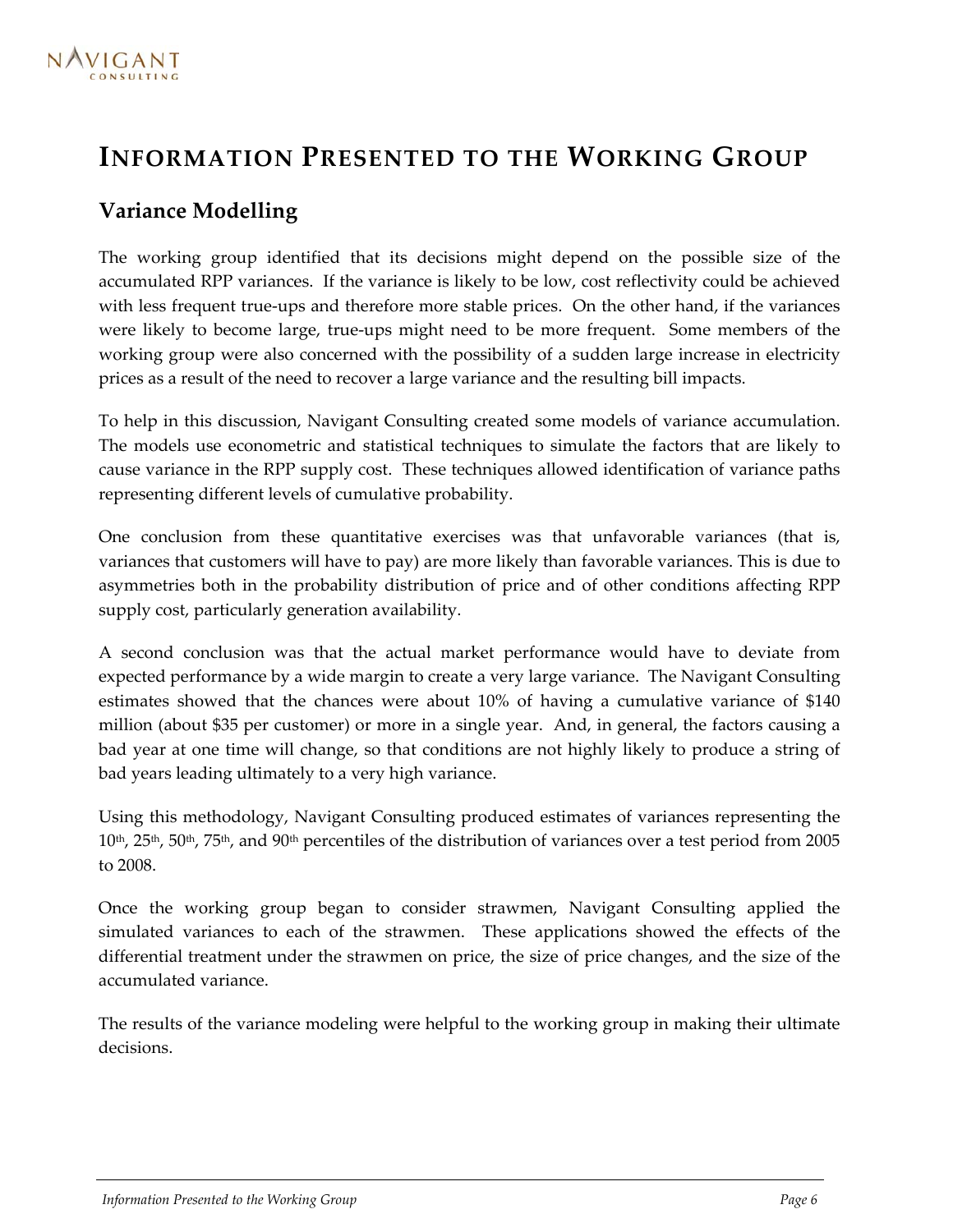<span id="page-8-0"></span>

## **Other Ontario Mechanisms**

During their discussions, several working group members realized that one of the models being discussed for the RPP was very similar to the Quarterly Rate Adjustment Mechanisms (QRAM) currently in use by the natural gas distribution industry in Ontario. That mechanism has developed over time through experience and stakeholder input, has widespread consumer acceptance, and has proven generally effective. The working group therefore sought more information on the QRAM.

To assist in this education, the working group invited Ms. Pascale Duguay from Direct Energy to a regularly scheduled meeting to give a presentation on the workings of the QRAM. Both Enbridge Gas Distribution and Union Gas use such a mechanism, though the implementation details differ. The QRAM is a quarterly process that simultaneously trues up and rebases the price paid by customers for system gas[.](#page-8-1)<sup>1</sup>The working group was interested in several aspects of the QRAM, including the fact that natural gas customers have become accustomed to quarterly price adjustments and the fact that they are not formally informed of price changes until after the change has been implemented.

The model of the QRAM was useful to the working group in its discussions of strawmen. However some working group members cautioned against extending presumed acceptance of natural gas rate adjustment mechanisms to electricity. It was argued that gas customers have not displayed any significant opposition to substantial price changes, as they have with electricity, and that lack of complaint with QRAM cannot be interpreted as consumer acceptance.

### **Information from Other Jurisdictions**

As part of the preparation for this project, Navigant Consulting undertook research on the provisions of default supply in many other jurisdictions in the world. The working group received a brief introduction to the mechanisms used for default supply provision and pricing in other jurisdictions, particularly in North America.

Navigant Consulting also obtained information during the working group process on practices elsewhere, as possible approaches began to be more clearly defined. Information from this research, such as the design of seasonal price patterns, also proved useful to the working group.

-

<span id="page-8-1"></span>System gas is the product sold to gas customers who do not arrange to get their energy supply from a competitive retailer. Its provision is regulated by the OEB.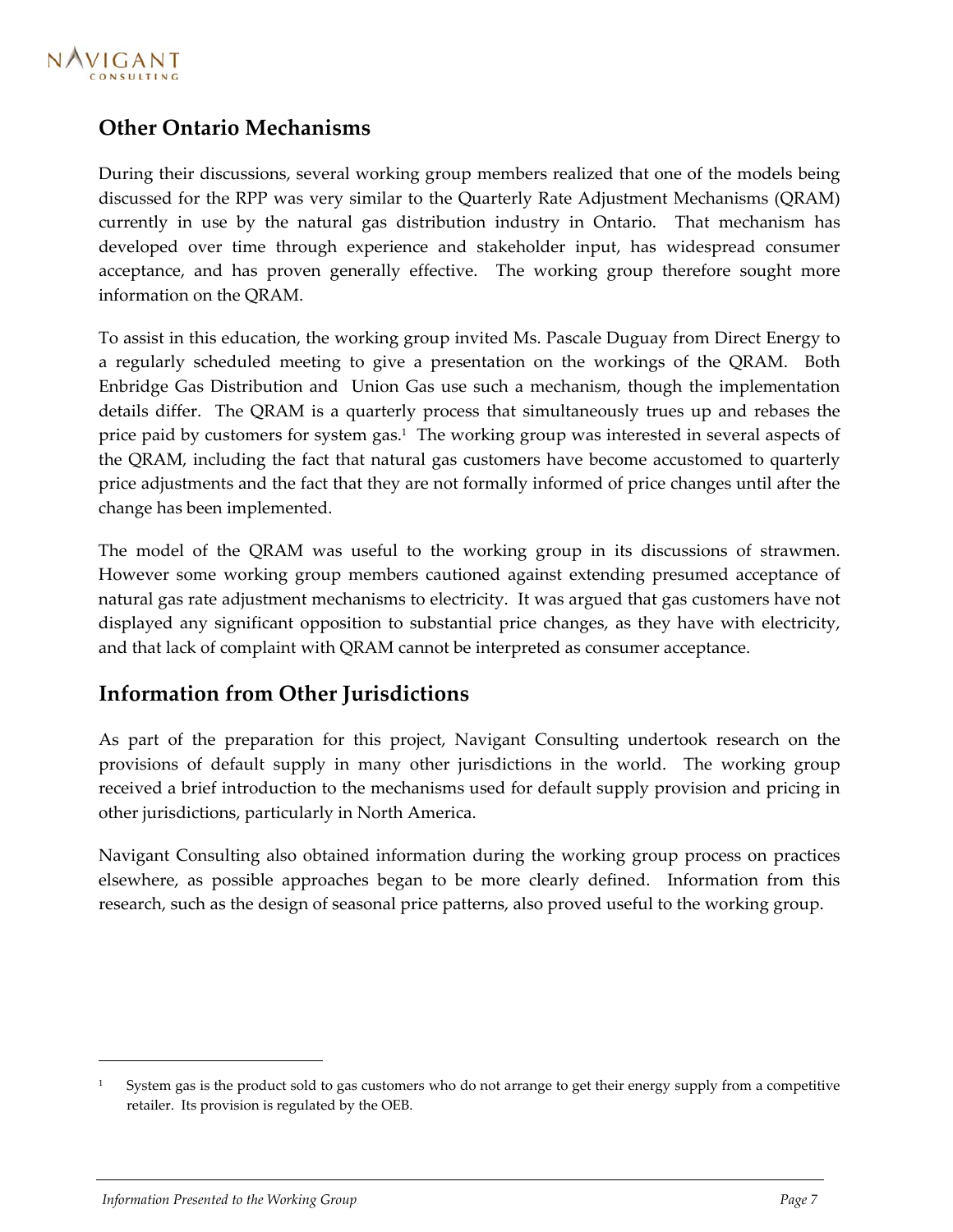## <span id="page-9-0"></span>**ISSUES AND RECOMMENDATIONS**

The following sections deal in turn with each of the elements in the strawmen created for discussion purposes, the issues arising from each, the tenor of the discussion within the working group, and the ultimate resolution in the form of recommendations and their rationale, and dissent from the recommendations, if any, and accompanying rationale for the dissent.

## **Price Adjustment**

Price adjustment encompasses several components of the RPP:

- True-ups. True-ups are a *retrospective* price adjustment. They are the mechanism to collect from RPP customers (or pay to them, depending on the direction of the variance) accumulated RPP variances. The variances arise from the difference between the actual and forecast cost of the RPP supply. True-ups adjust the RPP price (above or below expected cost) so that revenues collected under it will clear the variance over some future time period. Questions with respect to true-ups include on what criteria true-ups are based, how frequently the variance is trued up, is a true-up automatic or is it triggered by some event, over what period is it collected, how is the variance accumulated, and should there be a cap on the size of the true-up.
- Rebasing. Rebasing is a *prospective* price adjustment; the base price is being reset . The RPP price is to be based on a forecast of the costs of the three streams supplying electricity for RPP customers. The price is rebased (that is, the base is changed, as opposed to true-ups which only affect the price until previous variances are cleared) to reflect changes in the RPP supply cost forecast. Questions with respect to price rebasing include how often the RPP price is reset, on what criteria the price is rebased, and how the rebasing process is coordinated with the true-up process.
- Recovery period. The recovery period is the period over which the variance is expected to be cleared after a true-up. Issues with respect to the recovery period include over what period the variance is collected and how to clear variances remaining after the end of the collection period (because the collection rate will be based on a forecast that is subject to error).
- Cap on price changes. A cap would set a maximum allowable price change for any single true-up/rebasing. Questions with respect to a cap include whether to have one and its level.

During its discussions, the working group considered numerous answers to each of these questions and numerous combinations of them. The mechanisms for considering these possible combinations were the Navigant Consulting strawmen, which contained specific choices for each of the options and facilitated full discussion and exploration of the implications of the choices and the interactions among them.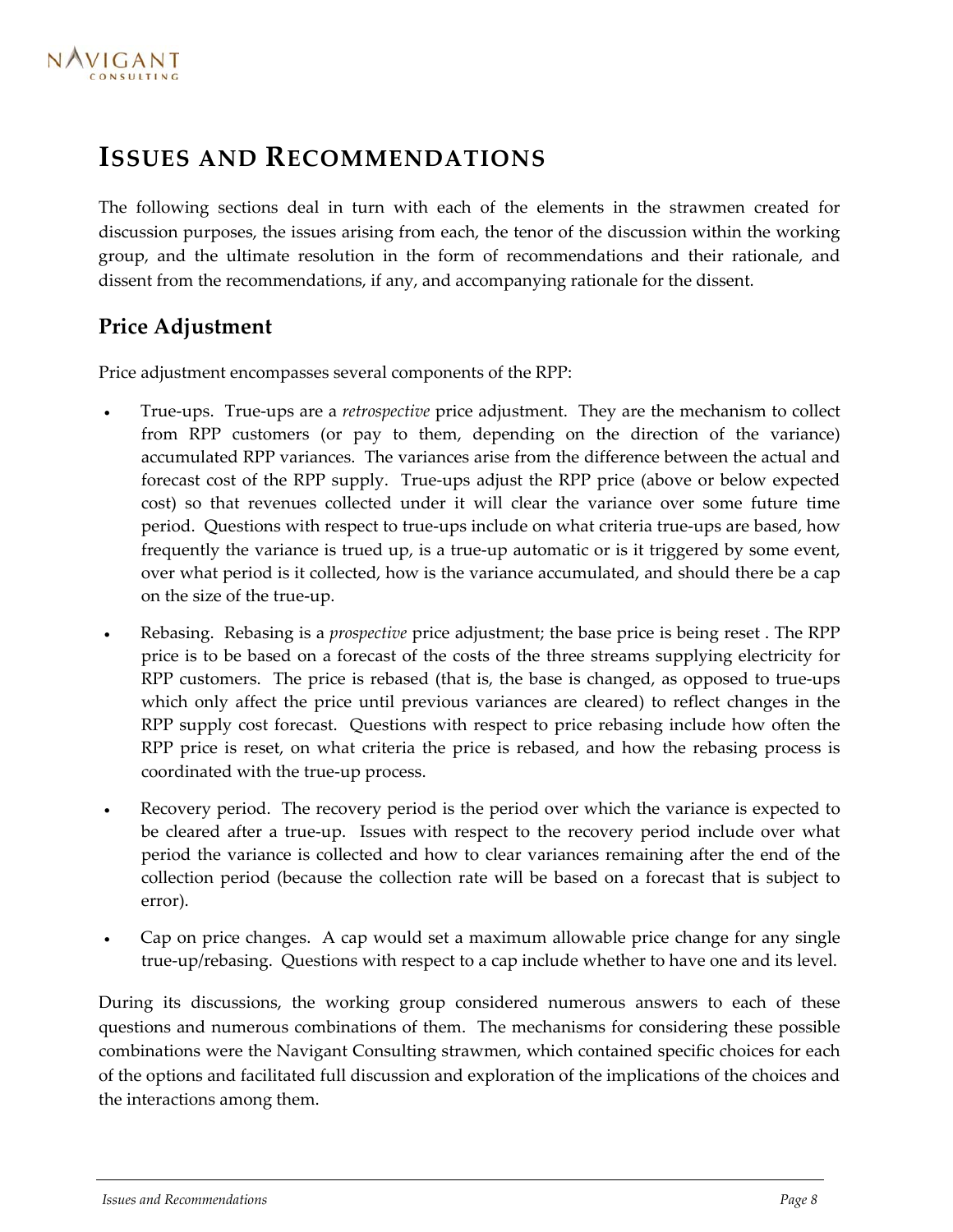The most difficult issue with respect to price adjustment was that of the frequency of price adjustments, either true-ups or rebasing. The frequency of true-ups was linked to the frequency of rebasing, in that more frequent rebasing could reduce the pace of variance accumulation (by keeping the base price closer to the actual RPP cost), thus reducing the need for true-ups. The frequencies considered included 3, 6 or 12 months. The basic trade offs are that the more frequent the true-ups or rebasing, the closer the price will be to cost reflectivity, but the less stable and predictable it will be. More frequent price changes are also likely not to be well understood or accepted by customers.

A related consideration is that of whether the true-ups should be automatic or based on a trigger. Automatic true-ups would occur on a regular schedule, perhaps subject only to a *"de minimus"* threshold below which there would be no true-up. With a trigger, true-ups would only occur if the variance account reached a certain size.

The criteria for truing up and the frequency are related in that, if the true-ups are scheduled frequently (say, quarterly), there is less time for the variance to accumulate and therefore less need for a trigger mechanism. For less frequent true-ups, the working group felt a need for some way to avoid building up excessive variances due to unforeseen extreme circumstances.

The working group discussed both strawmen with true-ups and rebasing always considered together and strawmen with the two processes separated, making true-ups more frequent than rebasings<sup>2</sup>[.](#page-10-0)

A practical consideration in the application of any price adjustment mechanism is how it interacts with the process for billing customers. Most LDCs use a bi-monthly billing system; that is, they bill customers every two months. Most of them also use a rolling billing cycle, so that a roughly equal number of bills are sent out every business day. If price adjustments occur quarterly, every bill will have a price adjustment affecting part of that billing period. The working group felt that such frequent price adjustments would likely lead both to confusion and to resentment on the part of customers and be unlikely to be viewed prices as stable. Therefore, the objectives of stability and cost reflectivity are constrained by the current bi-monthly billing practices of some LDCs.

To resolve these issues, the working group agreed to view price adjustment as an integrated process, with true-ups and rebasing always considered together. That reflects the fact that they are often related. If the underlying cost conditions have changed, then the variance will be high, requiring true-ups. If the change is permanent, then there likely will also need to be a rebasing. If

-

<span id="page-10-0"></span><sup>&</sup>lt;sup>2</sup> True ups would likely be needed more often because they relate to past variance, which is subject to random transient effects. Rebasing occurs because of a change in the forecast, representing a permanent change in the underlying conditions determining RPP supply cost.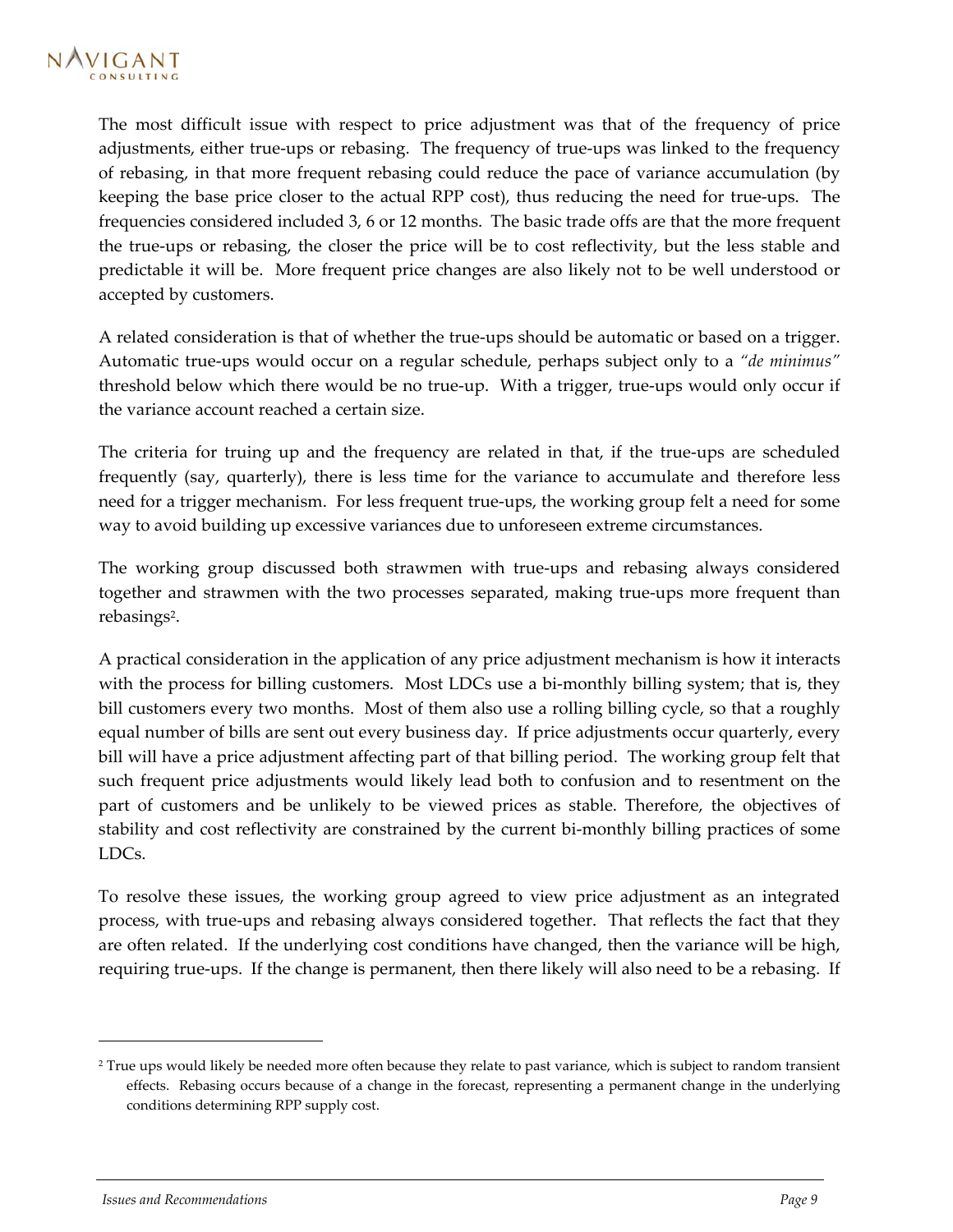the change is temporary, such as the temporary unavailability of some of the regulated assets, then the forecast will indicate that a rebasing may not be necessary.

Given their integration, and given the concerns above about price instability associated with quarterly true-ups applied where LDCs bill on a bi-monthly basis, the working group consensus was that rebasing and true-ups should occur together, every six months. This was a compromise between annual and quarterly frequencies.

Two members of the working group disagreed with this decision. One member observed that, if the main reason for price adjustment on a six-month cycle is incompatibility with the LDC twomonth billing cycle, the Board should examine this billing policy as an impediment to achieving price stability and cost reflectivity relative to quarterly true-ups, or alternatively, it could be reconsidered if the LDCs move to a monthly cycle. This could be occasioned by the widespread introduction of smart meters. Another member observed that the variances forecasted by Navigant Consulting were relatively low, and the working group decisions were likely to keep them low. Therefore, price adjustments need not be more frequent than annual, which would keep prices stable, improve customer acceptance and reduce administrative costs.

In conjunction with the decision on frequency, the working group considered whether to recommend a trigger mechanism to avoid accumulation of excessive variance. A trigger would produce true-ups when the difference between actual and expected variance reaches a critical value. Two issues with respect to triggers are the size of the trigger and whether the true-up occurs whenever the critical value is reached or only at regularly scheduled review point. One concern was whether allowing true-ups to occur based on a trigger value at a quarterly review point was not, in effect, moving to a quarterly true-up. The working group therefore agreed to wording that made it clear that the critical value for the trigger should be high enough to make reaching it an extraordinary event. The working group also felt that the consideration of a possible trigger event should occur quarterly, rather than whenever the variance reached the trigger value. Allowing a trigger at any time would leave possibilities of true-ups too close to rebasing or at times not synchronized to LDC processes.

A more basic discussion related to what would be trued up. Under the proposed legislation, at the initial implementation of the RPP the price structure will be constant over the first year. Prices will be set at a level to reflect the forecast annual average cost. But cost will vary seasonally, being higher in the peak (winter and summer) periods. Then the variance can be expected to build up during the peak periods and to be paid down during the off-peak periods, to end the year at zero. The working group did not want a true-up to be triggered by a variance amount that did not differ from the expected variance. The variance trigger is therefore specified as a deviation from expected variance.

The working group also discussed how much of the extraordinary variance should be trued up after a trigger event. One suggestion was that the amount to be trued up would be the deviation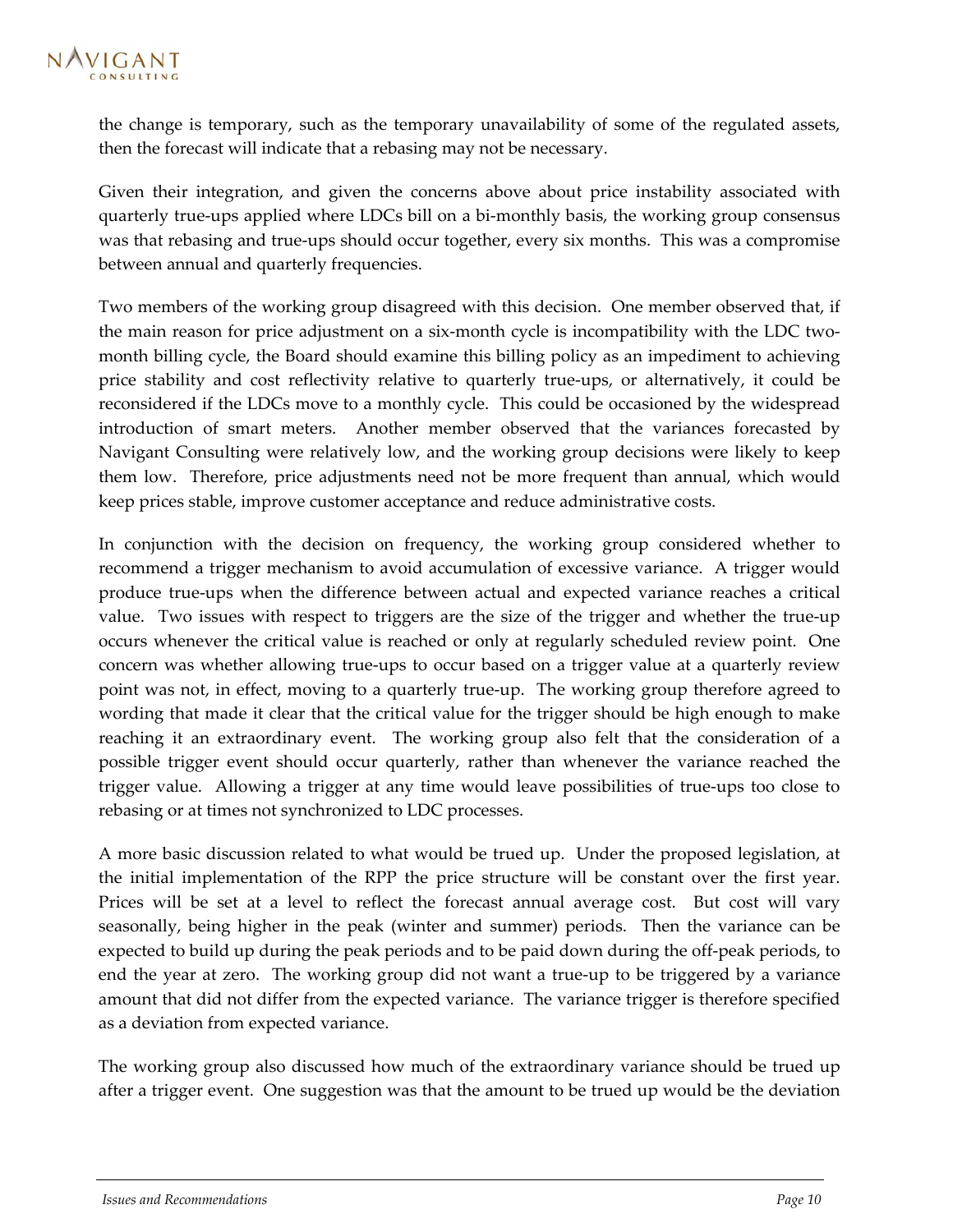from the expected variance,. The other option is to set the true-up to collect only the difference between the actual variance and the trigger level, leaving the remainder to be trued up with the next price adjustment. The working group was close to evenly split on this decision, but the majority favored truing up the entire difference between the actual and the expected variance.

The working group did not state a specific amount as a trigger for an extraordinary truing up. The working group had estimates from Navigant Consulting of a range of values for the accumulated variance, but actual variance amounts will not be known until the RPP is in place. Further, the working group recognized that other interests, particularly those associated with financing the accumulated variance, could impinge on the level seen to be acceptable.

The working group debated whether to recommend asymmetric treatment for the true-ups, depending on whether they were positive or negative. Given the expectation that an unfavorable variance (that is, one that consumers will ultimately have to pay) can lead to undesirable consequences – chiefly, to a price increase – the working group felt that it might be prudent to allow favorable variances to accumulate as a cushion against possible future unfavorable variances. The alternative would be to repay the favorable variances to consumers in the form of a downward price adjustment. The recommendation from the working group says that favourable variances should generally not be trued up. If, however, a large favourable variance does accumulate, part of it should be trued up to customers. Enough should be retained to meet a target level of cushion. Again, in the absence of actual data, the working group did not specify numerical values either for the trigger amount or for the cushion. Some members of the working group felt that favourable variances should be credited to customers.

The working group agreed readily that the recovery period to clear variances should be 12 months. That is, the price adjustment should be set, as an increment to all prices, at a level that is expected to clear the variance over 12 months' expected electricity sales to the eligible customers.

A price change cap would contribute to price stability, but would defer cost reflectivity. It would also add complexity, and the Navigant Consulting variance analysis indicated that most price changes would not be large. The working group did not recommend a price cap. The working group recognized as a practical matter that such decisions would be left to the Board's discretion within the context of other potential future bill impacts such as distribution rate changes.

Some members of the working group expressed a strong concern that the process adopted by the Board for approval of price adjustments under the RPP make appropriate allowance for public input, including scrutiny of the underlying assumptions and forecasts. The working group members are aware of the likely time constraints on such a process, but pointed to the QRAM approval process as a potential model for the RPP.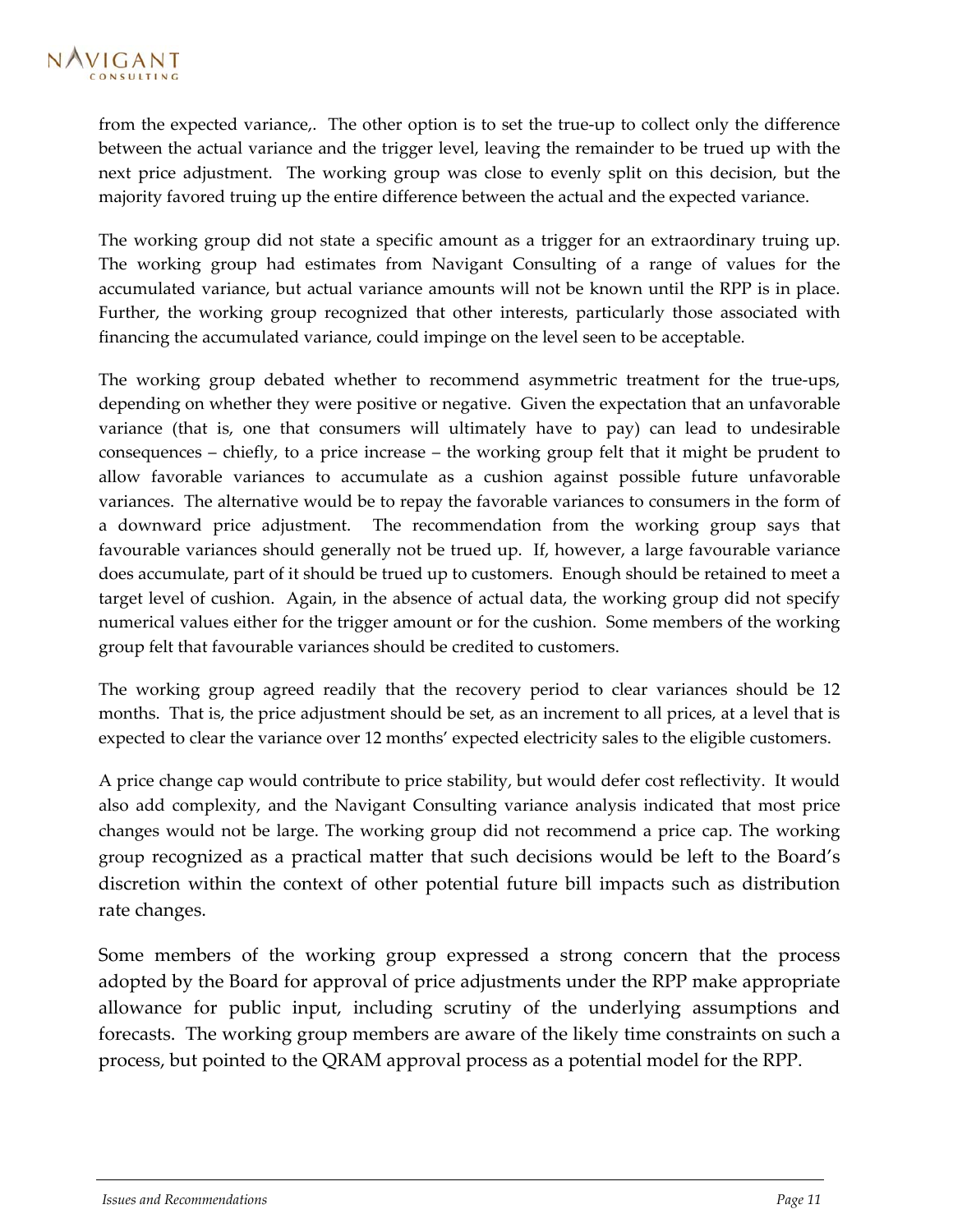<span id="page-13-0"></span>

The numbered paragraphs below contain the recommendations from the working group. As noted in the introduction, recommendations marked with an asterisk (\*) were adopted unanimously.

Summary of Recommendations:

- 1. Price adjustment should be an integrated process, with true-ups and rebasing considered at the same time\*
- 2. The RPP price adjustment should be frequent enough to reflect anticipated RPP supply cost, but not so frequent as to produce excessive instability in prices\*.
- 3. RPP price adjustment should occur every six months, with the true-ups based on deviation of actual from expected RPP supply cost variance at that time, and rebasing based on the then current 12-month forecast of RPP supply cost.
- 4. If the price change due to true-ups and rebasing is below some minimal level, it will not be implemented but will be carried over to the next price adjustment\*.
- 5. True-up levels should be set to recover the cumulative variance over 12 months, assuming that demand from RPP customers will be at the level forecast\*.
- 6. Variances which would result in price reductions to customers are not trued up until they reach a trigger amount, and then are set to leave a residual favorable cumulative variance.
- 7. Variance will be reviewed quarterly. If the cumulative unfavorable variance reaches a trigger level at a review point in between the 6-month price adjustments, that variance can be trued up. The true-up will be set to collect only the difference between the actual variance and the expected level. The trigger level should be set to identify exceptional circumstances.
- 8. There should not be a cap on the size of price adjustments, subject to due process for interested and affected parties to comment in respect of any proposed price adjustments\*.

### **Timetables for Price Adjustment**

The timetables for price adjustment encompass several issues:

- Notice period for customers. This is the time that a customer receives notice of a price change before it starts paying the new price.
- Notice period for LDCs. This is the time after a new price decision is made until it is implemented
- Decision period. This is the time taken to determine a new price, including both the rebasing and the true-up, if any.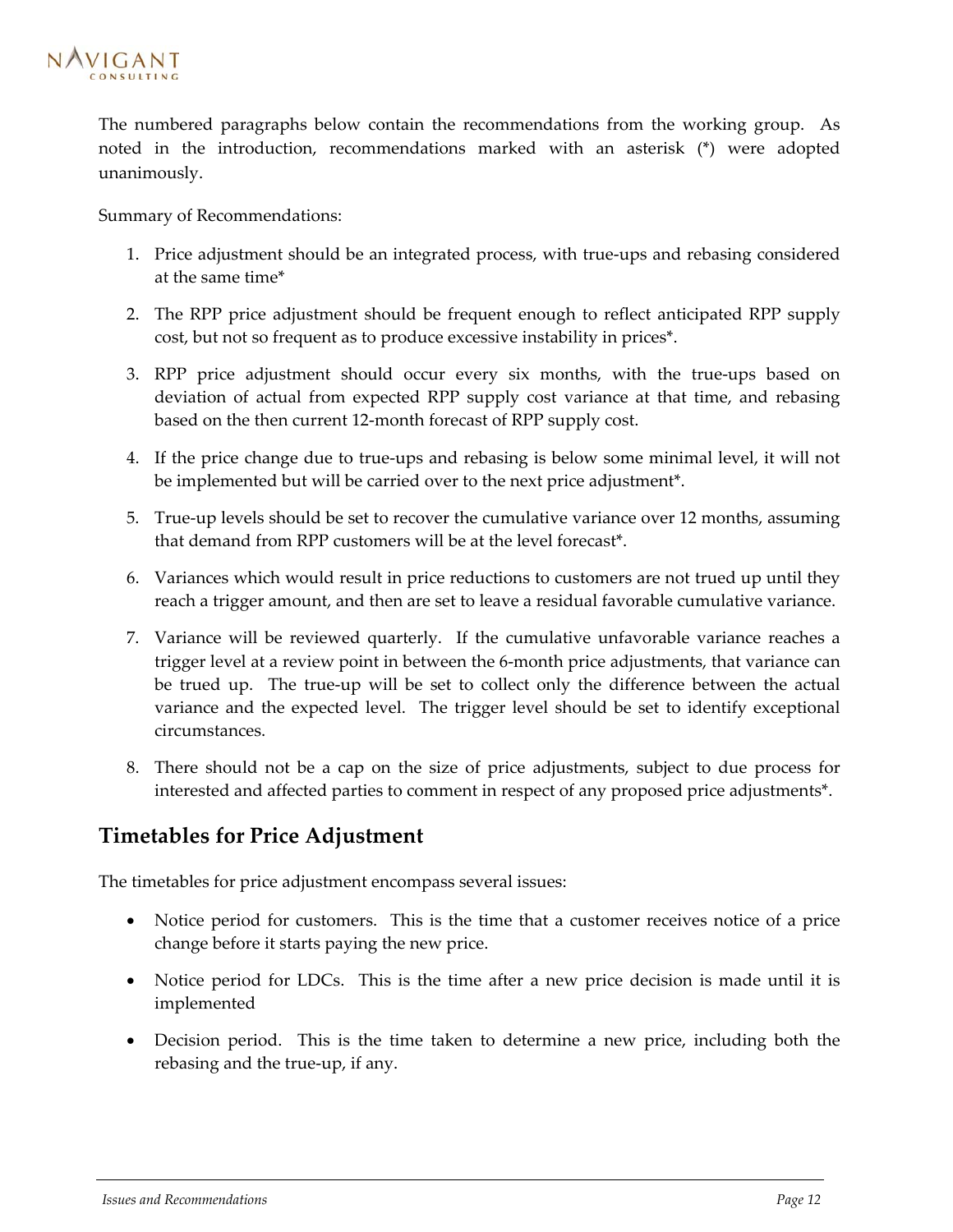## NAVIGANT

• Synchronization. The RPP price adjustment can occur at the same time as other events affecting rates eligible customers pay, or it can be on a different timetable.

Tradeoffs for these issues include price predictability against cost reflectivity, since the farther in advance the price is set, the less it is likely to reflect current cost conditions, and administrative costs against price reflectivity, since implementing price changes rapidly can be costly for the LDCs. Another consideration in setting timetables is whether decisions can be made on the basis of partially historical and partially forecast information, or whether they need to wait until the relevant historical information is available.

The working group considered likely timetables in conjunction with strawmen. In doing so, it looked at the practice in the Ontario natural gas industry, where consumers do not get individual notice of price changes until after the change when they receive a bill which typically includes some consumption at the new price. The working group also had input from its LDC members as to the amount of lead time that LDCs would need to implement price adjustments of various kinds, and to notify customers. Lead time for simple price changes is 30 days before the customer billing date (or 15 days before the effective date). For structural changes (such as changing the tier thresholds), the LDCs need notice 90 days before the customer billing date (or 75 days before the effective date). These times are required to enter the new prices and then to test them in bill runs.

Keeping true-ups and rebasing on a schedule geared to a 12-month cycle necessitates using some forecast information. To get historical information for a full 12 month period would require waiting until at least a month after the end of that period, which would force the price adjustment into the thirteenth month or later. The working group concluded that the timetable required the use of some forecast data, but to reduce the chances of error, the amount of forecast data used should be minimized.

The timetable was therefore determined by the working group's decision with respect to the need for notice to both the LDCs and the customers.

The working group observed that the projected start of the RPP is May 1, 2005, whereas the projected date for distribution rate changes is March 1, 2005. Implementing changes to customer bills on these "staggered" dates would lead to increased administrative costs and unfavorable customer reaction. The working group recommends that the OEB synchronize these processes at the start of the RPP, but in any event as soon as practical.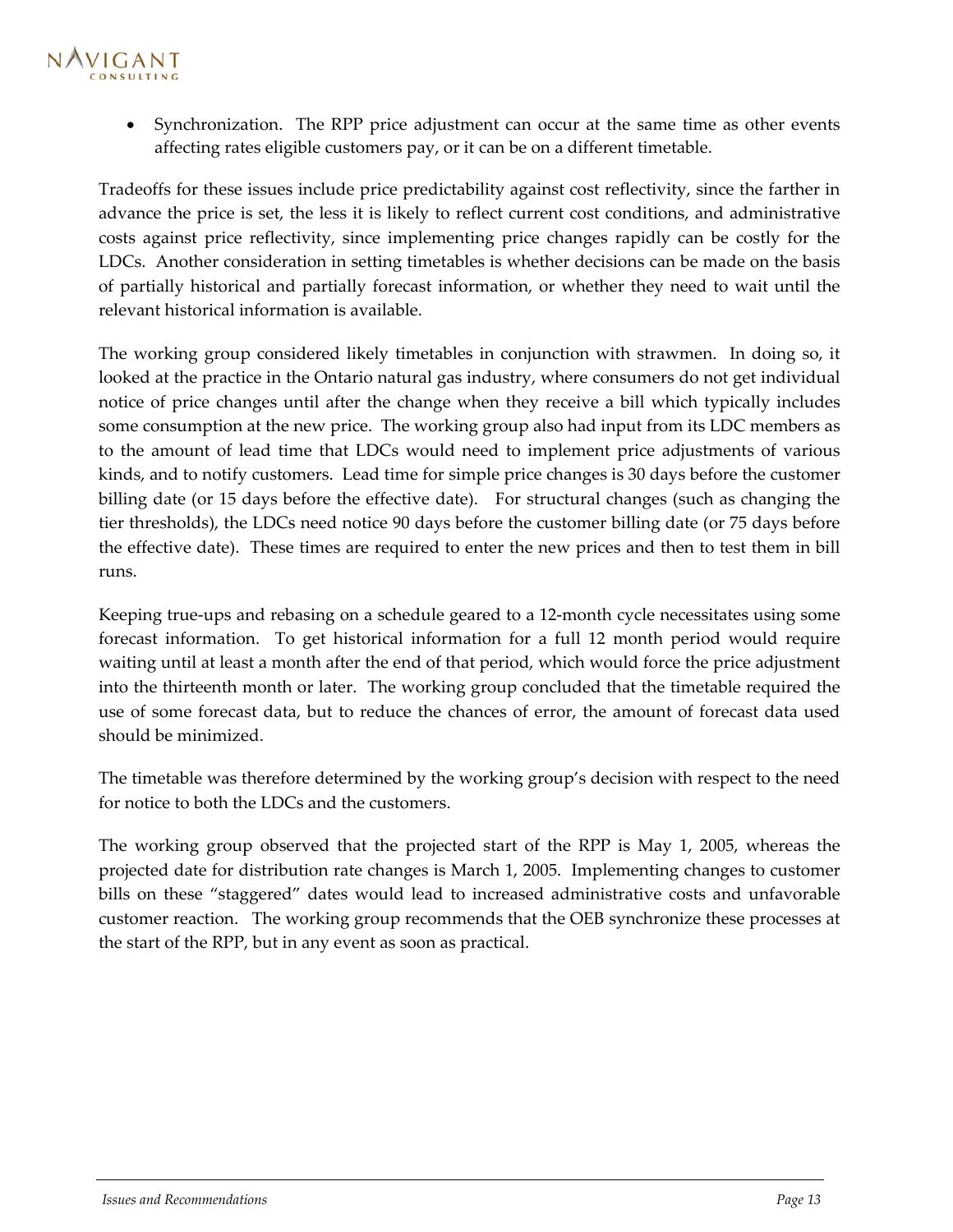<span id="page-15-0"></span>

#### *Figure 3: Timeline for Rebasing and True-ups*

| <b>Decision Strawman</b>    | 2006 |    |  |  |            |   |   |   |          |  | 2007 |   |  |  |  |                 |   |   |       |     |         |  |  |             | 2008 |   |  |     |
|-----------------------------|------|----|--|--|------------|---|---|---|----------|--|------|---|--|--|--|-----------------|---|---|-------|-----|---------|--|--|-------------|------|---|--|-----|
|                             |      | F. |  |  | <b>MAM</b> | J | J | A | <b>S</b> |  |      |   |  |  |  | O N D J F M A M | J |   | J   A | s l | $\circ$ |  |  | $N$ $D$ $J$ | F    | м |  | A M |
| <b>True-up calculations</b> |      |    |  |  |            |   |   |   |          |  |      |   |  |  |  |                 |   |   |       |     |         |  |  |             |      |   |  |     |
| <b>Rebase calculations</b>  |      |    |  |  |            |   |   |   |          |  |      |   |  |  |  |                 |   |   |       |     |         |  |  |             |      |   |  |     |
| <b>Check for trigger</b>    |      |    |  |  |            |   | W |   |          |  | ▦    | ₩ |  |  |  |                 |   | W |       |     |         |  |  | ▓▓          |      |   |  |     |
| Notice (true-up)            |      |    |  |  |            |   |   |   |          |  |      |   |  |  |  |                 |   |   |       |     |         |  |  |             |      |   |  |     |
| Notice (rebase)             |      |    |  |  |            |   |   |   |          |  |      |   |  |  |  |                 |   |   |       |     |         |  |  |             |      |   |  |     |
| Collect 1st true-up         |      |    |  |  |            |   |   |   |          |  |      |   |  |  |  |                 |   |   |       |     |         |  |  |             |      |   |  |     |
| <b>Collect 2nd true-up</b>  |      |    |  |  |            |   |   |   |          |  |      |   |  |  |  |                 |   |   |       |     |         |  |  |             |      |   |  |     |
| Collect 3rd true-up         |      |    |  |  |            |   |   |   |          |  |      |   |  |  |  |                 |   |   |       |     |         |  |  |             |      |   |  |     |
| Collect 4th true-up         |      |    |  |  |            |   |   |   |          |  |      |   |  |  |  |                 |   |   |       |     |         |  |  |             |      |   |  |     |
| Collect 5th true-up         |      |    |  |  |            |   |   |   |          |  |      |   |  |  |  |                 |   |   |       |     |         |  |  |             |      |   |  |     |
| <b>Peak seasons</b>         |      |    |  |  |            |   |   |   |          |  |      |   |  |  |  |                 |   |   |       |     |         |  |  |             |      |   |  |     |

Summary of Recommendations

- 1. Price adjustments should be completed so that LDCs have a minimum of 30 days notice in advance of customer billing, which is equivalent to 15 days notice prior to the effective date, of an impending simple price change and a minimum of 90 days notice in advance of customer billing, which is equivalent to 75 days notice prior to the effective date, for more complex price or price structure changes requiring Customer Information System modifications/program changes\*.
- 2. The timetable for calculation of the price adjustment should be set using historical data to the extent possible while still meeting the notice requirement\*.
- 3. Customers will receive notice of approved price changes 15 days before the effective date through broadcast media, including LDC, OEB, and other websites\*.
- 4. Customers will receive individual notice of price changes through bill messages, starting as soon as the LDCs receive notice of the price change\*.
- 5. The OEB should ensure that changes affecting all prices and rates charged to customers eligible for RPP should be synchronized as soon as practical\*.

Insert graphic re: timing of price changes and other related activity here

## **Principles for Price Setting**

Several other issues emerged with respect to setting the basic price:

• Seasonality. The basic price could vary seasonally, or it could be the same throughout the year. Questions with respect to seasonality include whether to have a seasonal price pattern and, if so, how much price differentiation there should be. Whether or not to have seasonal prices also depends on the nature of the meter; the installation of smart meters, capable of time-differentiated readings of consumption, will make seasonal prices more feasible and desirable.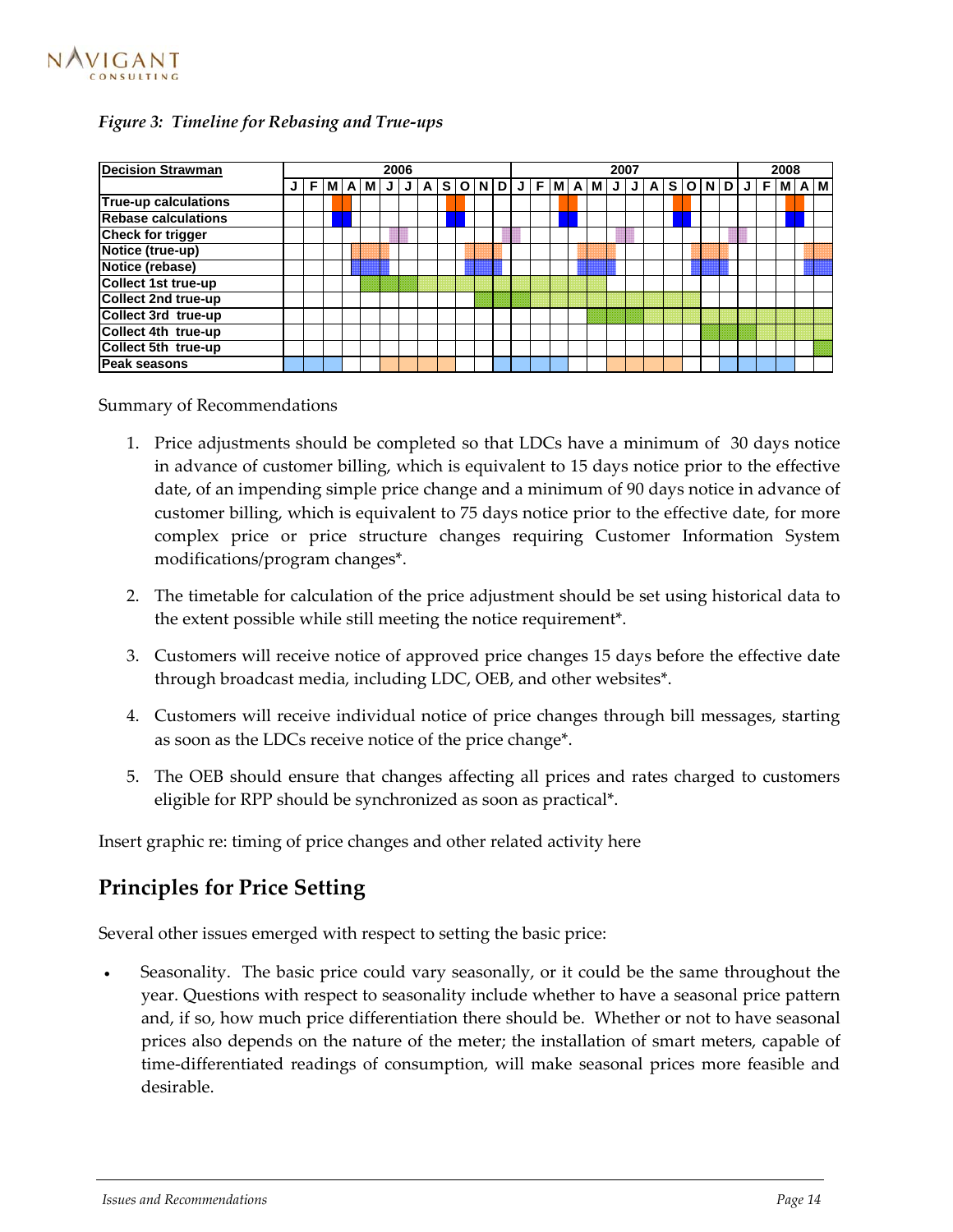## NAVIGANT

- Basic RPP price. The RPP price will be set based on a forecast of costs. It could be set at the average forecast price, or it could be set to provide a hedge against future variances. Navigant Consulting's analysis showed that there is a tendency towards unfavorable variances. Questions with respect to this include what price to target and what objective to set.
- First year conditions. The proposed legislation, as currently amended, implies that no price adjustment will be allowed during the first year of the RPP, which could allow variances to accrue. The question that raises is whether the transition from the fixed price to the RPP price adjustment mechanism requires any special rules.
- Tiers. A tiered structure has different prices for different levels of consumption. The current price structure for eligible customers has two tiers: 4.7 cents per kWh for consumption below 750 kWh per month, and 5.5 cents per kWh for consumption above that level. Questions with respect to tiers are how many to have, the price difference between tiers if there is more than one, and the consumption threshold values for moving from one tier to the next.

The basic RPP price will be set based on a forecast of the average RPP supply cost and of the demand of RPP customers. That average cost will depend also on the shape of the demand, since some of the supply will be priced in the IMO-administered markets. If the forecasts are completely correct, the cumulative variance over a year will be zero. Both favourable and unfavourable variances can be expected to occur seasonally, because the market price varies seasonally.

However, all forecasts are subject to error. In this case, the expectation is that deviations from forecast are more likely to cause unfavourable than favourable variances. This is due to several factors, including the basic asymmetry of the distribution of hourly prices (there is much more room for them to go up than down) and the asymmetry of output from nuclear plants (much more room for them to go down than up.)

The choice, therefore, is to set the RPP price at the forecast level, which would create an expectation of generating unfavorable variances, or to set the RPP price at a level that would bring the expected value of the variance to zero. The working group saw this decision as a trade off between cost reflectivity, price stability and predictability and customer acceptance. Because of the asymmetry, the price would have to be slightly higher to produce a zero expected variance, but it would reduce the risk to customers of high levels of unfavorable variance. Because it would likely reduce the difference between the actual and expected prices, it would also likely be more cost reflective. The working group agreed that the price should be set to reduce the expected value of the variance to zero.

Having decided on a 6-month cycle for rebasing and true-up, the working group recognized that the fixing of prices for the first year of the RPP would mean that only one true-up/rebasing was missed. Given the size of the expected variances, and the recommendation that the basic RPP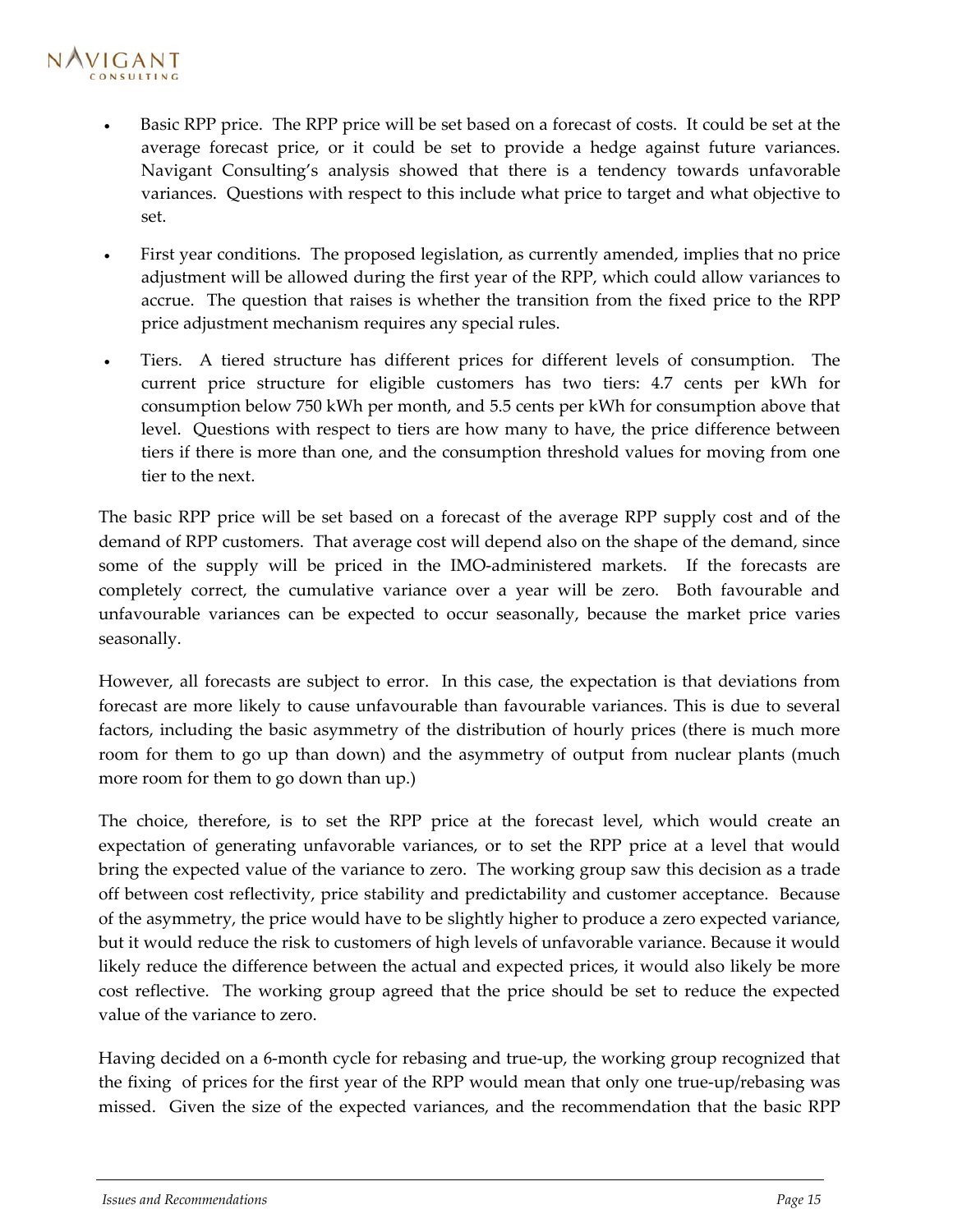price be set to keep the expected variance to zero, the working group did not anticipate that the transition from the first year's fixed prices to the second year implementation of the RPP process would require any special consideration.

The question of a tier structure generated significant discussion with the working group. Several members questioned the purpose and effectiveness of tiers. Others pointed out that the current tier structure is inequitable to larger customers (mainly eligible business customers), because they pay at the higher tier for a much higher fraction of their total supply. Since the price of the higher tier is above the average cost of power, and the lower tier is below it, these larger customers can be said to be subsidizing those who buy less, or none, of their power at the upper tier price. Also, a working group member noted that some LDCs prorate the monthly tier amounts according to the number of days in the billing cycle, while others do not.

In considering whether to recommend a tiered rate structure, the working group compiled a list of advantages and disadvantages of tiers. They were about equal in number. Advantages of retaining tiers, as seen by some working group members, included the simplicity of avoiding a change from present conditions, that tiers can promote conservation (and are seen to be a way to do that in the absence of seasonal prices), are generally more cost reflective and are likely to reduce variances because they tend to raise prices to customers at times when demand, and therefore costs, are high. Disadvantages, as seen by some working group members, included difficulty of customer comprehension, problems of cross subsidization (across and within customer classes), administrative difficulties for the LDCs, and lack of true cost reflectivity at a customer class level.

The main advantage seen for tiers is that they should encourage conservation. Data compiled for the working group suggested that residential customers without electric heat pay at the upper tier rate for a relatively small proportion (under 20%) of their total supply. Those with electric heat pay a larger proportion (over 60%). Both kinds of customers are likely to be over the threshold in the peak months. This marginal use is therefore priced at the upper tier, and gives consumers an incentive to reduce their use in those months. This is true of the summer months when using air conditioning and the winter when using heating. However, there is no clear evidence that the tier structure in Ontario has led to conservation, although working group members pointed out that the experience with tiers is too short (6 months) to expect to be able to see a clear effect on consumption patterns.

The working group decided that a different structure for tiered prices might be able to keep most of the advantages and avoid some of the disadvantages, primarily the problem of crosssubsidization. Both three-tier structures and tiers that are differentiated seasonally were rejected on the grounds of complexity and unlikelihood of consumer understanding and acceptance. The remaining design variables for the tier structure are the threshold consumption level for moving from the lower to the higher price and the differential between the price levels.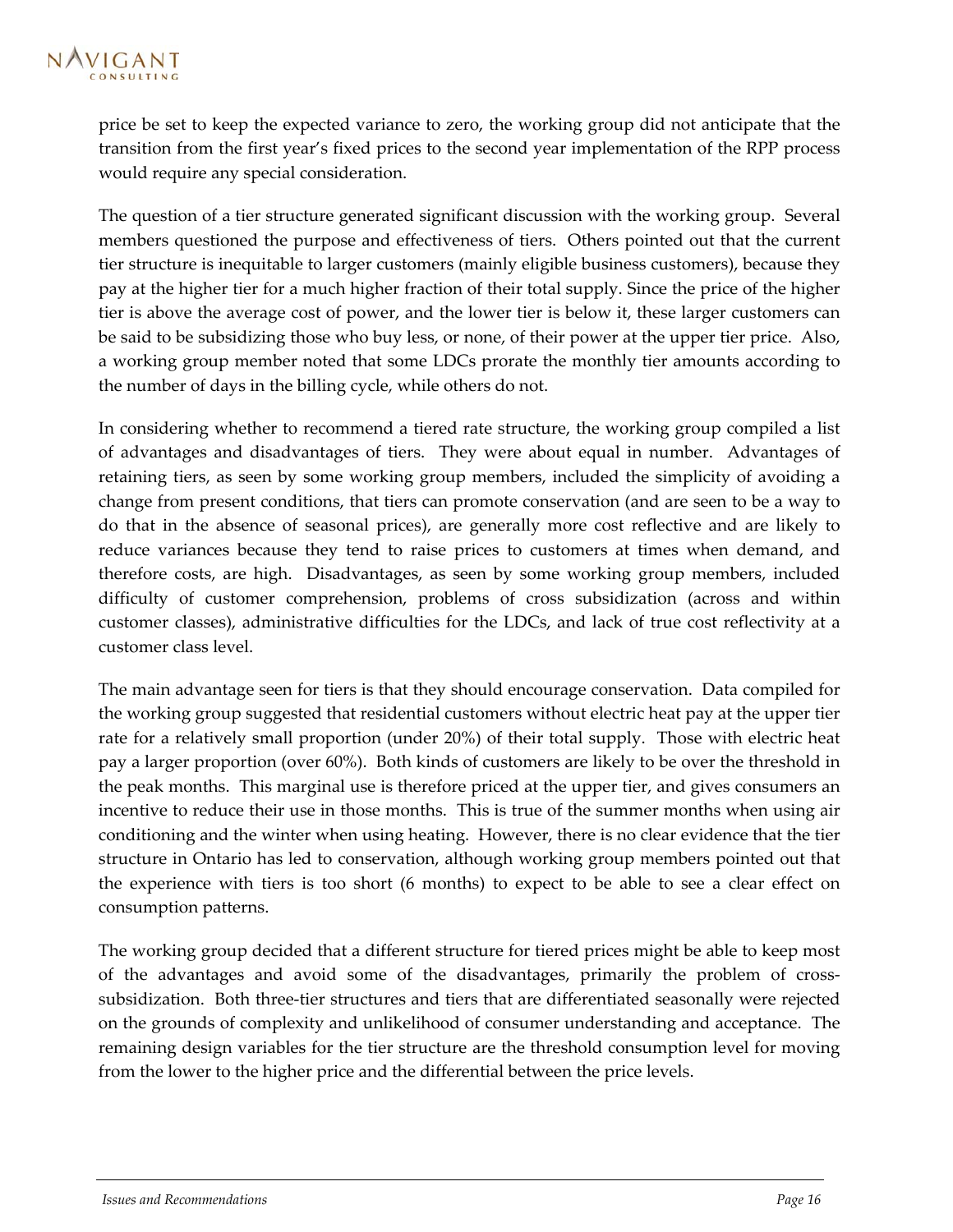<span id="page-18-0"></span>If the RPP does have a tiered price structure, a change that the working group favored is to set different thresholds for different customer classes. Currently, small commercial customers (peak demand under 50 kW) are eligible for the RPP. Information presented by Navigant Consulting based on data from one working group member showed that, under the current tier structure, they pay at the upper tier, on average, for over 75% of their consumption. An increase in the threshold for commercial customers would reduce that level to one closer to that of residential customers.

Ultimately, a majority of the working group recommended that the RPP should have a tiered price structure, although this decision was very closely split. The dissenting members maintained that tiers created fundamental inequities between customer classes. Instead, a single price would provide simplicity and fairness. The loss of an implicit conservation message using tiered pricing would be addressed by the move to the smart meter RPP.

The working group did not have good enough information to recommend a detailed design for the tier structure, so it recommended some principles for the choice of the two remaining variables.

Summary of recommendations.

- 1. The RPP price(s) for conventional meters should not have a seasonal pattern.
- 2. The RPP price(s) should be set at a level that makes the expected value of the variance zero\*.
- 3. The RPP should have a two-tier price structure.
- 4. If the RPP has a two-tier price structure, the tier structure should be based on fairness among customer classes eligible for RPP and on achieving the conservation objective. The design of the tier structure should be based on empirical evidence on actual consumption in Ontario. The choice of tier thresholds and rate differentials should be coordinated\*.

## **Mobility Conditions**

Mobility conditions relate to provisions in the events of a customer changing supply:

- Exit fees. Exit fees can be charged in some conditions when customers are responsible for their share of some fixed costs that have already been incurred for their benefit, and would avoid paying if they leave. The question is whether to have exit fees, and if so at what level.
- Clearance of variances. Under the process as diagramed in [Figure 2,](#page-6-0) the Ontario Power Authority (OPA) will accumulate variances to be repaid by customers taking supply under the RPP. Customers who do not leave will pay their share of that variance in the price they pay for future electricity purchases. When customers change their conditions of supply, they could be required to clear their share of the accumulated variance. The questions are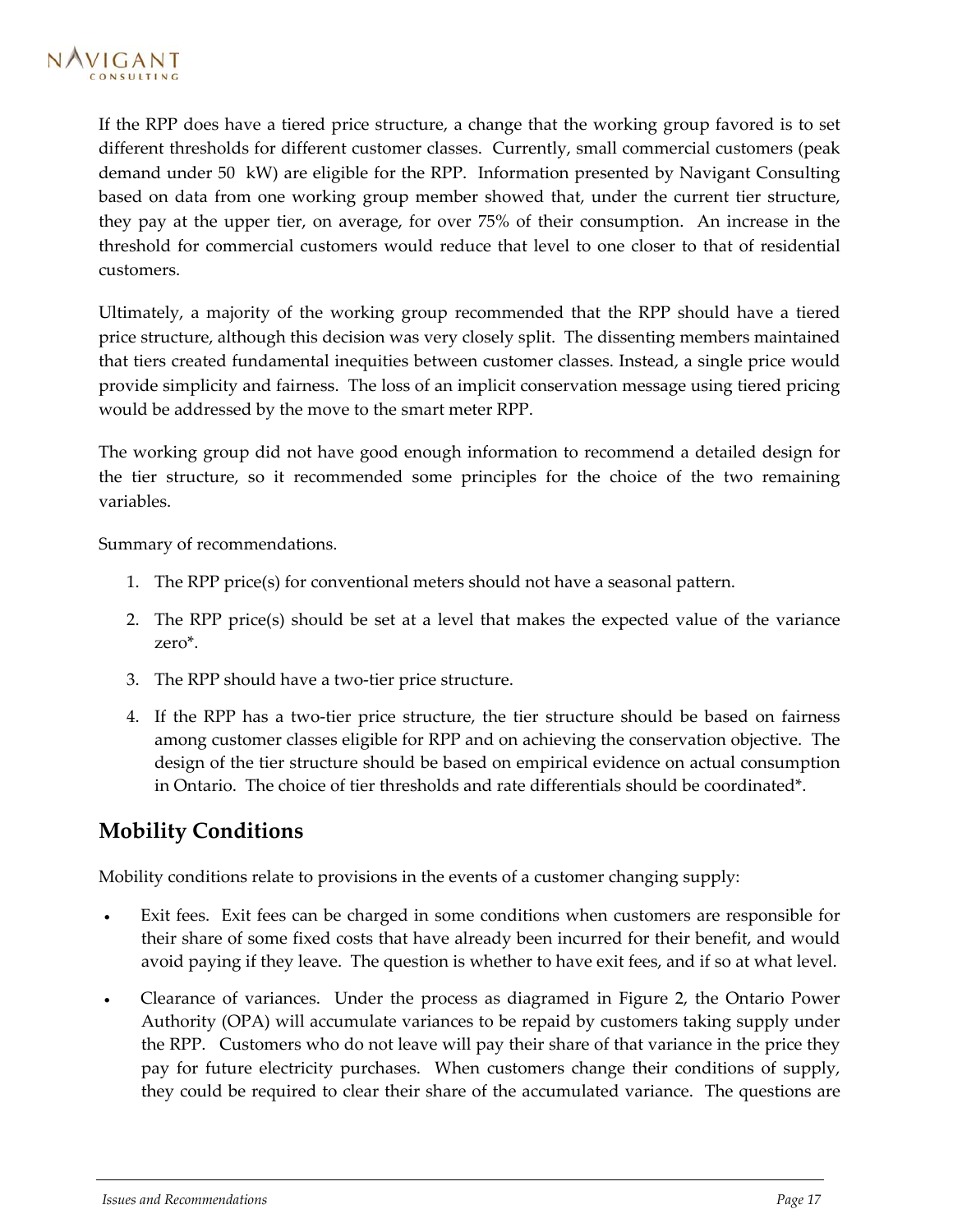whether the variances should be cleared, under what conditions they should be cleared, and to what extent they should be cleared.

The working group agreed that there are no significant fixed costs incurred in the system specifically for the benefit of RPP customers. It did not recommend an exit fee, since there are no costs to collect with such a fee.

There was considerable discussion on the issue of clearing variances. The working group distinguished four conditions that might occasion such clearance:

- A customer moving residence to another within the same LDC
- A customer moving residence from one Ontario LDC to another
- A customer moving residence out of Ontario
- A customer migrating to supply from a competitive retailer, but continuing to receive distribution service from the same LDC at the same location.

Navigant Consulting presented data on residential moves in Ontario. They showed that, on average, about 13% of people in Ontario move within Ontario in a year, while about 2% move outside of Ontario.

The working group recognized that customers moving residence within Ontario will be continuing to take RPP supply. They will therefore pay for a share of the accumulated variance. Their new share might be less or more than their old share, because their new residence might use less or more electricity than their old one. For the purpose of equity, therefore, they might be required to clear their variance on leaving their old residence, and they would get a credit against past variance in their new residence. However, such a system would carry very high administrative costs to address a problem that is quite small. The working group did not recommend that customers moving residence within Ontario should be required to clear their accumulated variance.

Customers moving outside Ontario will no longer be paying for RPP supply in Ontario. They could be required to clear their variance accounts. That would face several administrative obstacles, including the difficulty of enforcing payment on an addition to a final bill for a customer who has left the jurisdiction. Customers who move residence out of the province are unlikely to be motivated by a desire to escape paying for their share of the accumulated variance in the RPP supply cost. Given the small fraction of customers who move, and the possibility that the accumulated variance could be unfavourable or favourable, the working group did not recommend clearing variance for such customers.

Finally, customers who migrate from RPP supply to competitive supply do have the opportunity to shift cost from themselves to those remaining on RPP supply. The size of the variance account, which is carried by the OPA, will likely be public information. Customers can estimate how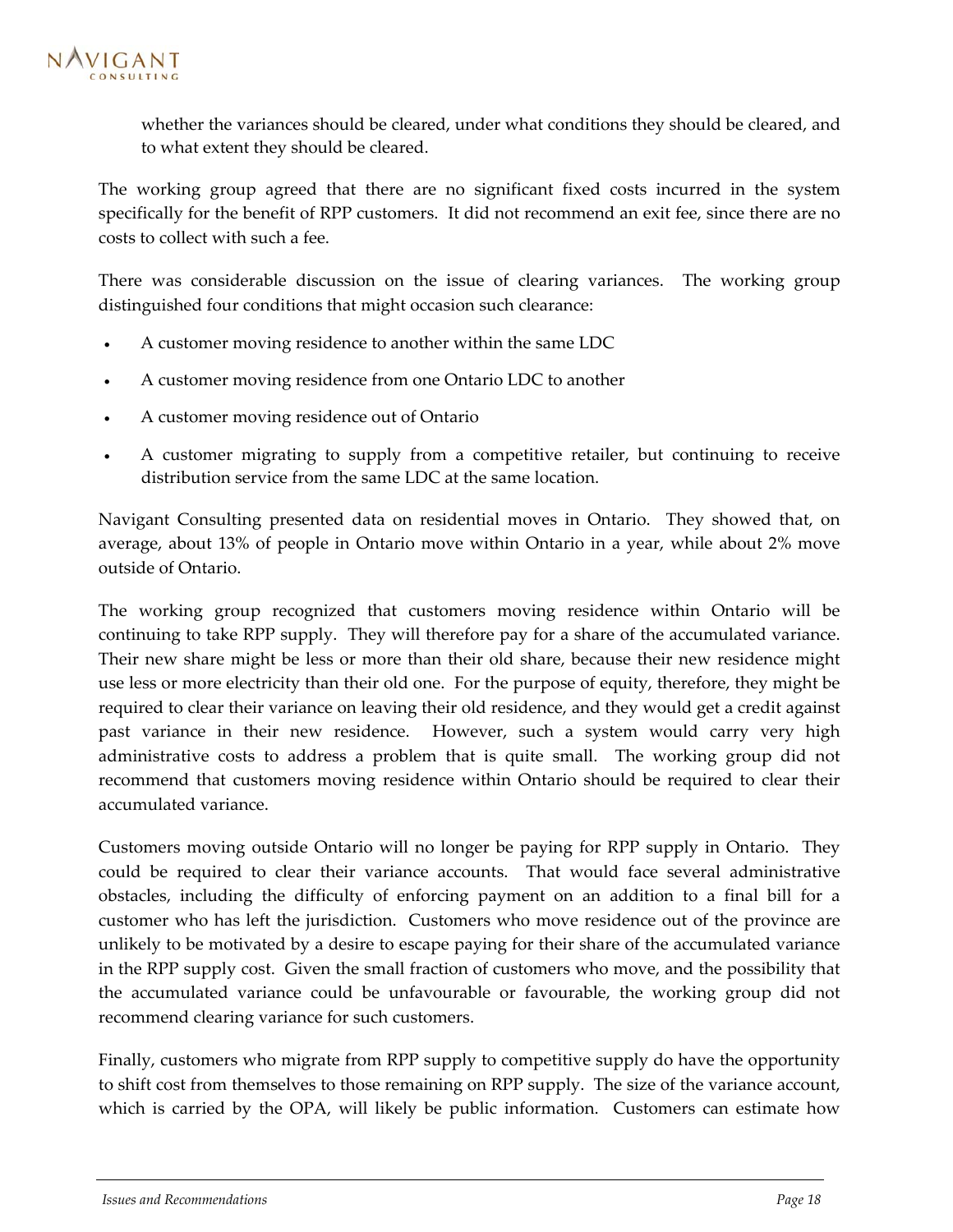<span id="page-20-0"></span>much their share might be and avoid paying it by moving to a competitive retailer if it is not cleared when they leave.

Clearing the variance on leaving would place an administrative cost on the LDCs. They would have to know the customer's total electricity use over the past year, and the amount of the variance associated with that use. They would then have to add that amount to the customer's final bill. The variance amount per unit of energy could be readily calculated by the OPA, but the LDCs told the working group that their current systems cannot readily calculate the amount of energy used over the year before a customer leaves. A major problem is that most LDCs read customer meters no more often than bimonthly, so they cannot have accurate historical consumption data for any specific date, unless it happens to coincide with a meter reading date.

The question of whether to clear variances on leaving is a tradeoff between fairness, administrative cost, customer understanding and customer choice objectives. Navigant Consulting presented information suggesting that a customer could avoid as much as \$50 in accumulated variance. Some members of the working group said that collecting such accumulated variances in a lump sum on leaving would constitute a barrier to migration to competitive retailers. Others said that allowing customers to leave without paying their share of the variance, while customers who stayed with RPP did pay their share, would allow the competitive retailers to offer supply at a rate that looked artificially more attractive to customers relative to the RPP price. Some also identified that more frequent true-ups would mitigate and minimize such variances that may exist, and also, that variances may be charges or credits.

The working group decided that the potential administrative costs, lack of customer understanding and the potential barrier to retail choice outweighed the fairness implications and did not recommend clearing variances on leaving. Some working group members did not support this position, and supported clearing variances, at least for customers who migrate to competitive supply.

The working group did not make recommendations about whether a customer could return to RPP supply after leaving for a competitive supplier because LDCs continue to have an obligation to serve all customers.

Summary of Recommendations:

• The working group does not recommend clearing variances of customers who leave RPP supply for any reason, or who move from one RPP supplier to another.

## **Bill Content**

Although the subject had originally been identified as outside its scope, the working group did consider questions on the identification of component streams of the RPP price on the bill. Two components were discussed: the Global Adjustment and any true-ups.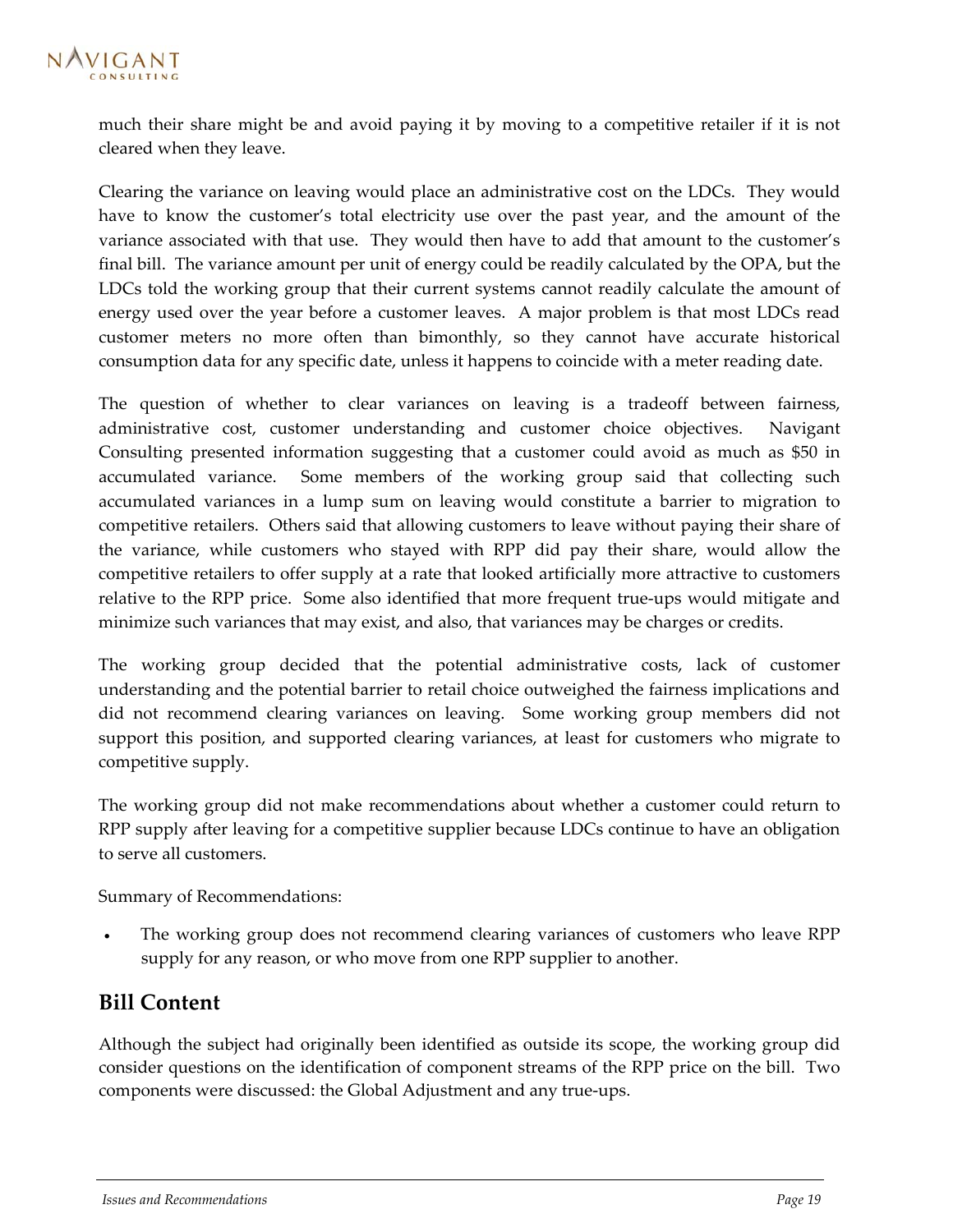The Global Adjustment is the amount added to or subtracted from the price of electricity to adjust for the difference between the market price and the cost of the top two streams on the left side of [Figure 2](#page-6-0) (NUGs, any new generation contracted to OPA and the designated assets). If these costs are below the market price, the Global Adjustment will be subtracted; if above, it is added.

The proposed legislation is explicit about the treatment of the Global Adjustment for customers who are taking competitive supply; it must be identified separately on the bill. For customers taking RPP supply, the proposed legislation is silent. Such customers will be receiving supply from LDCs, which under current regulations must use a four-line bill which would not provide for a separate line for the Global Adjustment. It could be identified on the bill by a message. Some working group members argued that the Global Adjustment should be clearly identified on all customer bills, so that they can see clearly the price of generation supply that they would replace by moving to a competitive retailer.

A further difference in treatment between customers taking RPP supply and those taking competitive supply is the degree of fixity of the Global Adjustment. For customers taking competitive supply, the Global Adjustment will be computed every month, using data from the IMO. Customers taking supply from the RPP will be getting a Global Adjustment that is calculated on the basis of forecasts, and is as fixed as the rest of the RPP price.

Some working group members argued that, to ensure comparability for all customers and avoid creating a barrier to moving to competitive retailers, customers who are eligible for RPP supply, but taking supply from a competitive retailer, should get the same fixed Global Adjustment as those who do not migrate.

Many of the working group members agreed that the issue of bill presentation of the Global Adjustment could detract from comparability of RPP prices and those from a competitive supplier.

The presentation of true-ups on customer bills is also an issue of comparability. True-ups are another item that is a fixed part of the price of RPP supply. Customers who leave RPP supply will no longer be paying the true-ups.

The working group eventually agreed to the principles stated below.

In principle, some WG members recommend that the OEB should design an RPP in which:

- a. The market (HOEP) price and the global adjustment for RPP customers are separately identified in order to provide comparability for consumers between the RPP and other retail supply options.
- b. The global adjustment is determined in the same fashion for all RPP eligible customers, whether they choose RPP supply or an alternative supply. If the global adjustment is fixed for RPP customers, it should be similarly fixed for RPP eligible customers who choose an alternative supply. Similarly, if the global adjustment is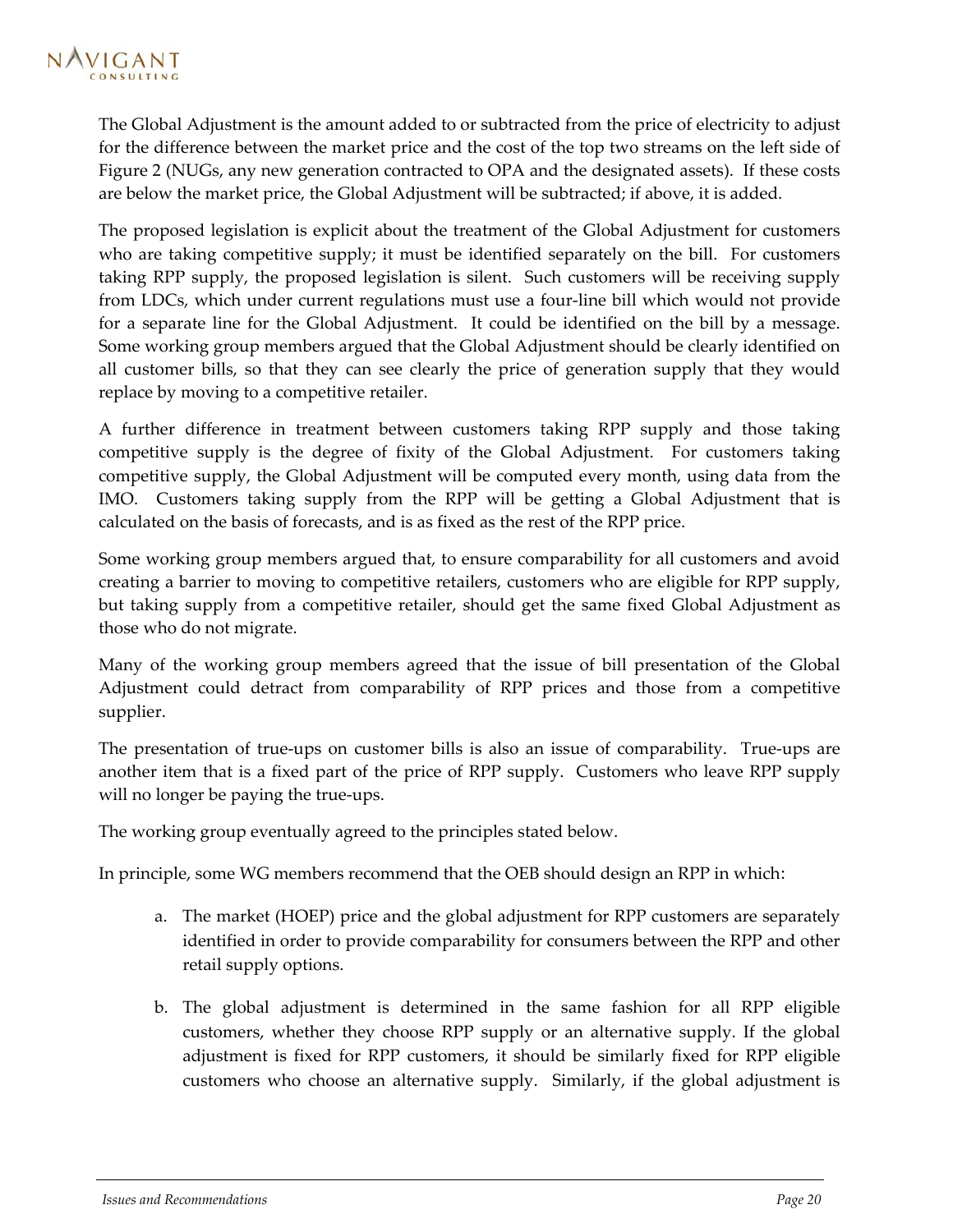<span id="page-22-0"></span>

variable for RPP customers, it should be variable for RPP eligible customers who choose an alternative supply.

c. The global adjustment is identified in the same fashion for all RPP eligible customers, whether they choose RPP supply or an alternative supply.

The foregoing is subject to practical, operational considerations.

The WG recognizes that, for full comparability, true-ups should also be separately identified, but could not reach agreement on the method by which this would be achieved.

### **RPP for Smart Meters**

The government has directed the OEB to develop an implementation plan to introduce smart meters to Ontario electricity consumers, with a target of 800,000 smart meters installed by December 31, 2007, and installation of smart meters for all Ontario customers by December 31, 2010. The OEB established separate working groups to develop recommendations in response to this directive and recently released a draft smart meter implementation plan for comment.

Given the government directive and the expectation that, over time, more and more eligible customers will have smart meters, the RPP working group needed to consider the establishment of a RPP for those eligible customers with smart meters. The RPP for smart meters would need to consider the unique capabilities of smart meters relative to conventional meters

Key issues related to the RPP for smart meters that were discussed by the working group include:

- What price structure (e.g., Time-of-Use  $TOU \text{rates})$  should be introduced to take advantage of the additional capabilities of SMs
	- If TOU, how many periods and for what hours?
	- should the TOU prices vary seasonally with changes to the underlying RPP supply costs?
	- should the RPP for smart meters incorporate Critical Peak Pricing (CPP)?
- Should the price in any period merely reflect underlying supply costs or should the prices or differences in prices between periods be "exaggerated" to elicit more customer response?
- Should variances in the RPP for smart meters be recovered separately from variances in the RPP for conventional meters?
- Should the other elements of the RPP for conventional meters (e.g., true-up frequency, recovery period, notice, etc.) also apply to the RPP for smart meters or should these elements differ for the RPP for smart meters?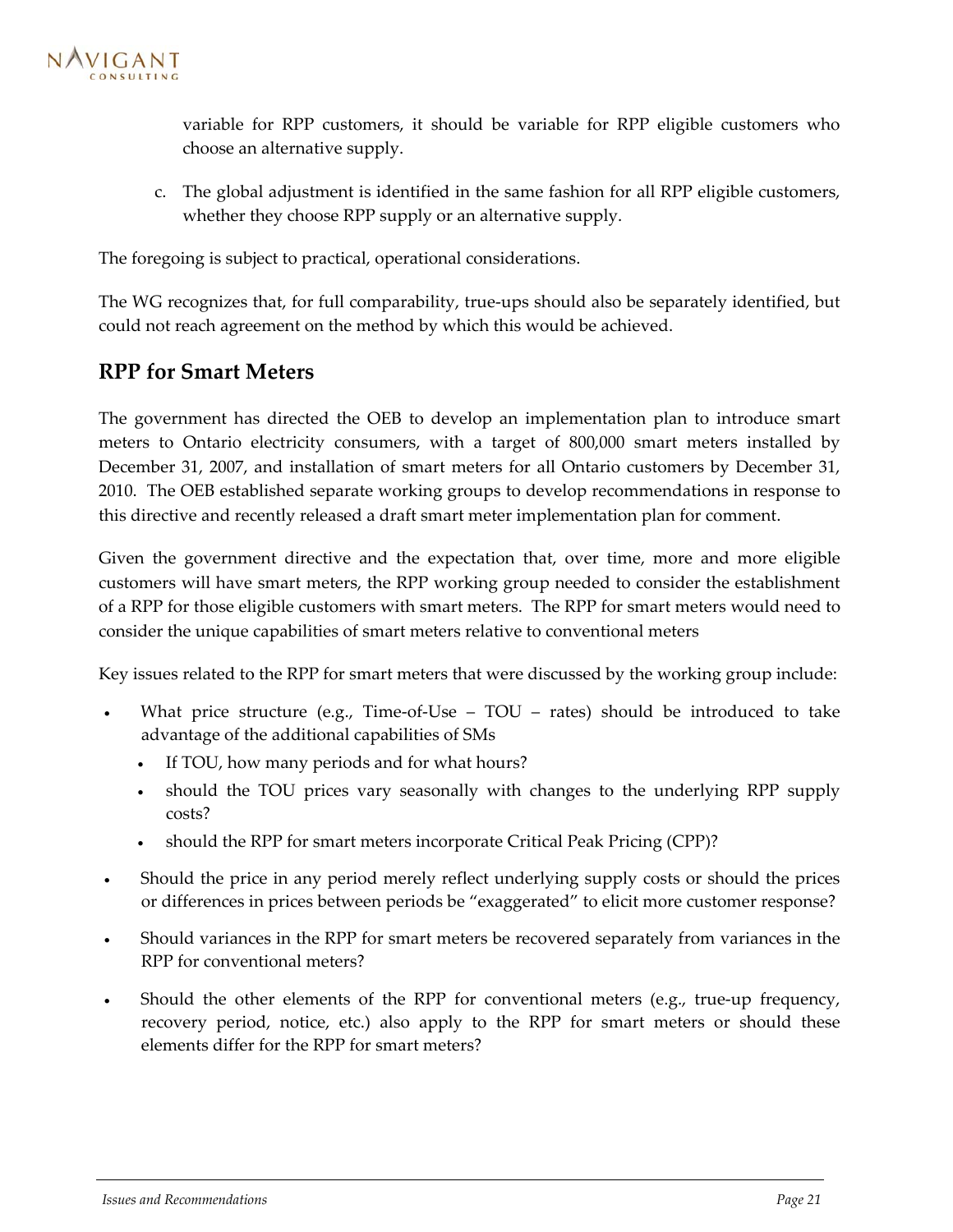The working group reviewed the history of market prices in Ontario since market opening on May 1, 2002 and how these prices varied by time of day and season. In addition, Navigant Consulting provided the working group with illustrative forecasts of market prices by time of day and season. The working group also reviewed Time-of-Use (TOU) rates structures in other jurisdictions and recent experience with CPP rates in California.

With respect to the number of TOU periods, the working group considered a traditional peak and off-peak structure, with peak prices typically applying during the day on weekdays, and off-peak prices applying during weeknights and weekends. The working group also considered a threeperiod TOU structure, with off-peak, shoulder and peak periods. Under a three-period TOU structure, the off-peak period would be similar to the off-peak period under a two-period TOU rate structure, and the shoulder period would be similar to the peak period under a two period TOU rate structure. but there would also be a higher price applying to the four or five most expensive hours in a typical weekday. The timing of this peak period would vary by season, since the underlying supply cost pattern varies by season. While the two-period TOU structure would be most readily understood by customers, the working group felt that a three-period structure would provide a stronger conservation and demand response signal to customers.

Although RPP supply costs are expected to vary seasonally, the working group felt that the magnitude of these changes (both historic and forecast) were not sufficient to warrant changing the RPP for smart meters price seasonally. Instead, it was felt that a constant price for each TOU period between true-ups and rebasing would be less confusing to customers and would ultimately yield greater customer response.

Based on historic and forecast price patterns, the working group felt that a three-period TOU structure, with off-peak, shoulder and peak prices applying in winter and summer, and off-peak and shoulder prices only outside these seasons (i.e., in fall and spring) should be considered. However, given that the RPP supply cost patterns suggest that the winter and summer seasons should be four months each, the duration of the fall and spring seasons might only be two months. For this reason, the working group felt that the definition of seasons should specify only summer and winter, and that the only distinction be that the peak price applies only in those seasons. [Figure 4](#page-24-0) illustrates the proposed price pattern.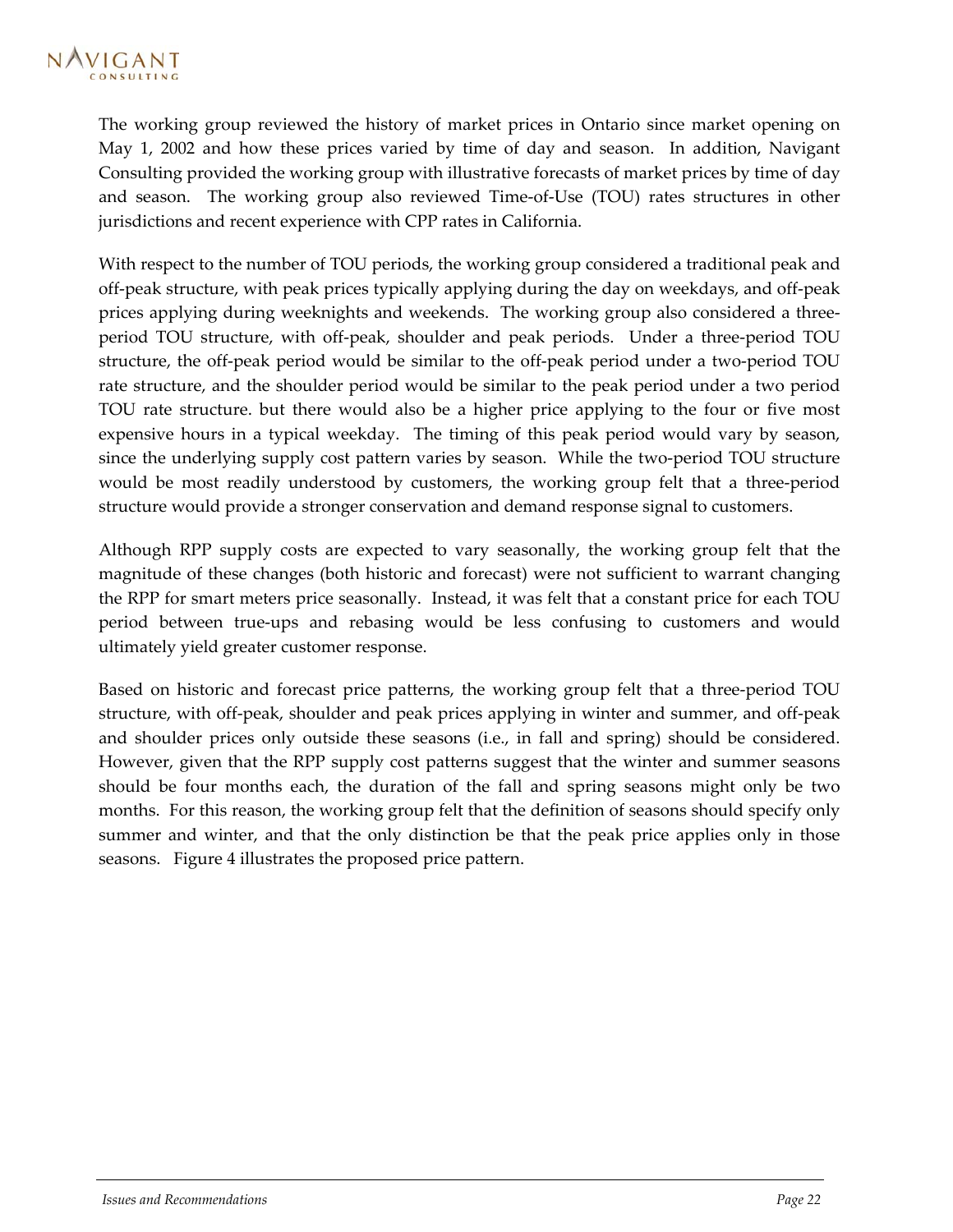

<span id="page-24-0"></span>



With respect to critical peak pricing whereby high market prices during extreme weather or system conditions flow through to customers on an infrequent basis (perhaps 15 to 20 days each year), the working group generally felt that the concept was promising and would yield greater demand response when it is most needed. However, the working group felt that the introduction of CPP right away, without getting a better understanding of how eligible customers would react and respond and what technology might be available for use could be problematic. The working group was aware that participation in CPP programs in other jurisdictions was generally on a voluntary basis, and mandatory enrolment in a CPP program should be approached very cautiously. To this end, the working group believes that research and pilots on CPP with Ontario customers would help to inform a future decision with respect to CPP.

The working group recommendations with respect to the RPP for smart meters are:

- 1. Eligible RPP customers with smart meters should have a three-level TOU price
	- Price levels: Peak, mid-peak, and off-peak
	- Off peak prices apply during weeknights, weekends and holidays
	- Mid-peak prices apply to most hours during working weekdays
	- Peak prices apply for the four or five hours in a working weekday in the summer or winter seasons when RPP costs are expected to be highest
	- Winter season is the four months from December through March; summer season is the four months from June through September.